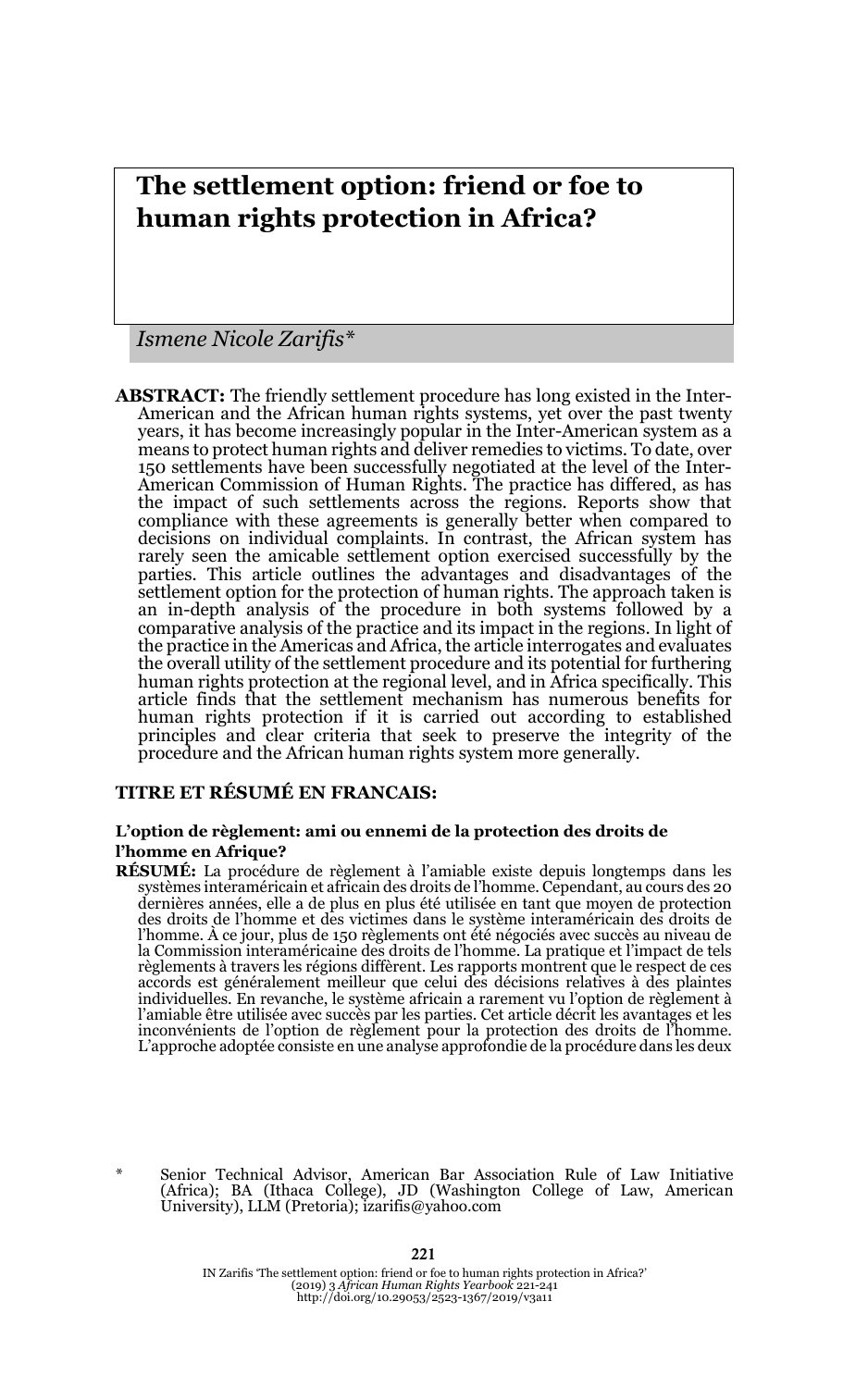#### 222 *Zarifis/The settlement option: friend or foe to human rights protection in Africa?*

systèmes, suivie d'une analyse comparative de la pratique et de son impact dans les systèmes régionaux. À la lumière de la pratique dans les Amériques et en Afrique, l'article examine et évalue l'utilité globale de la procédure de règlement et son potentiel pour renforcer la protection des droits de l'homme au niveau régional, et plus particulièrement en Afrique. L'article conclut que le mécanisme de règlement présente de nombreux avantages pour la protection des droits de l'homme s'il est mis<br>en œuvre conformément à des principes établis et à des critères clairs visant à<br>préserver l'intégrité de la procédure et du s généralement.

**KEY WORDS:** African human rights systems, amicable/friendly settlement, human rights protection, inter-America Commission of Human Rights, African Commission on Human and Peoples' Rights

#### **CONTENT:**

| 2 | Resolution of contentious cases in the African and Inter-American |  |
|---|-------------------------------------------------------------------|--|
|   |                                                                   |  |
|   | 2.1                                                               |  |
|   | 2.2                                                               |  |
|   |                                                                   |  |
|   | 3.1                                                               |  |
|   | 3.2                                                               |  |
|   | 3.3                                                               |  |
|   |                                                                   |  |
|   |                                                                   |  |

## **1 INTRODUCTION**

The *Malawi Children's Rights* case stands out among the human rights cases in the African human rights system because it is one of the few that was successfully resolved through friendly settlement to the satisfaction of the parties.<sup>1</sup> Further, the case is notable because of its wide-reaching impact on enhancing legal protection of the rights and welfare of children in Malawi. The case was filed before the African Committee of Experts on the Rights and Welfare of the Child (African Children's Rights Committee or Committee) to challenge the law that governs child justice, care and protection.<sup>2</sup> The reason for this stemmed from the fact that the definition of a child set forth in the Children and Young Persons Act of 1969 stated that a child was any person under the age of fourteen, and a youth, anyone under the age of eighteen.3 Moreover, the Act was primarily punitive in nature, rather than restorative. The best interest of the child principle was also absent, resulting in an overly punitive law applicable to children under 18, in contradiction to Malawi's Bill of Rights and obligations under the African Charter on the Rights and Welfare of the Child (African Children's Charter). The effect of this law and its application led to widespread violations of children's rights, and in particular, a

<sup>1</sup> Communication 4/Com/001/2014 *IHRDA on behalf of Malawian Children v Malawi*, friendly settlement, Oct.2016 (*Malawi Children's Rights* case) available at https://www.ihrda.org/2015/12/ihrda-on-behalf-of-malawian-children-v-the-republic-of-malawi/ (accessed 28 August 2019).

<sup>2</sup> Children and Young Persons Act of Malawi, 1969.

<sup>3</sup> Malawi Fact Sheet: Justice for Children (UNICEF) https://www.unicef.org/tdad/ Malawifactsheetjusticeforchildrenfull.pdf (accessed 28 August 2019).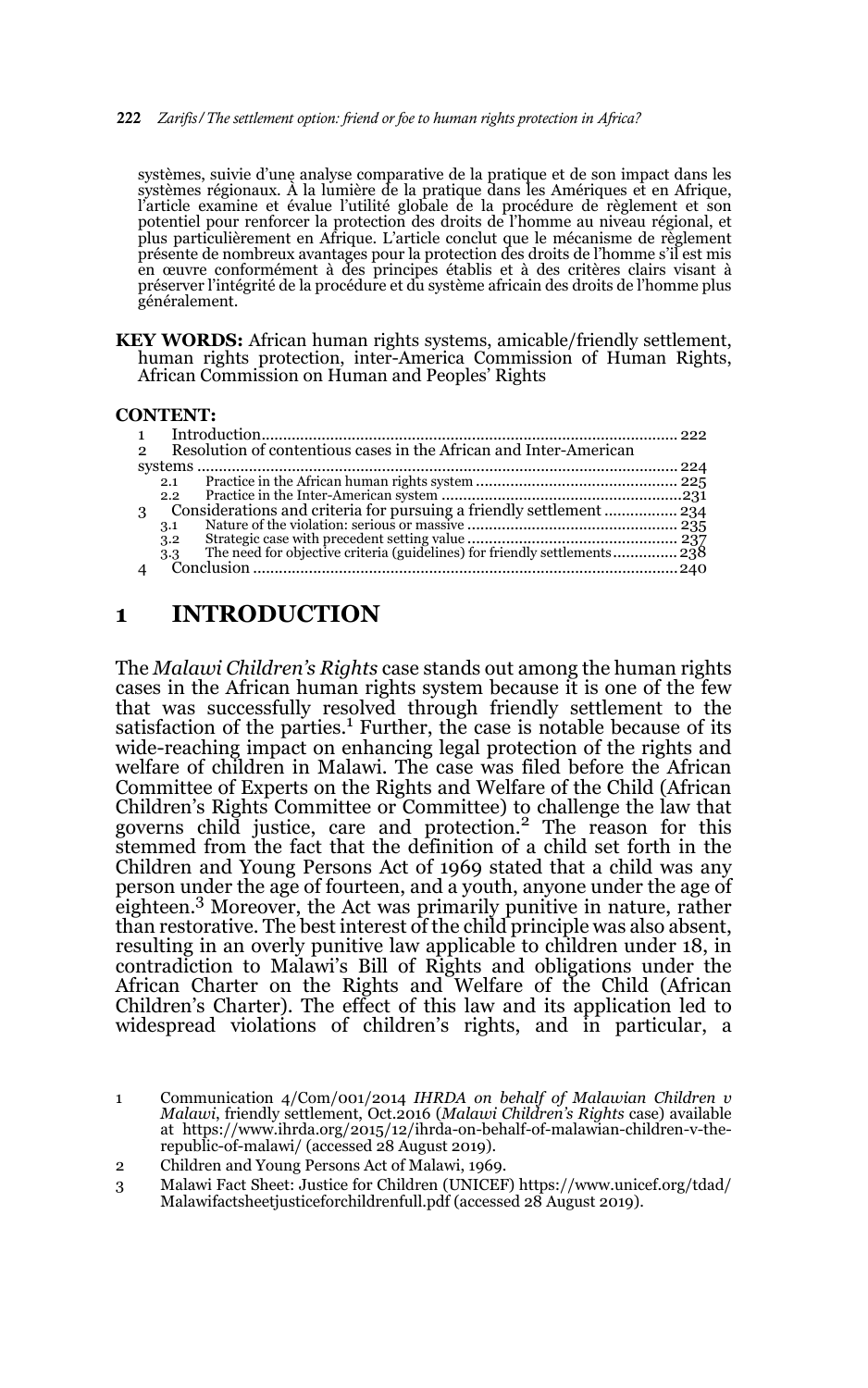significant number of children detained in Malawi's correctional facilities without recourse to effective remedies or child-friendly measures for their rehabilitation and reintegration into society. In response, the friendly settlement committed the state to reform its national laws to bring them into conformity with its obligations under the African Children's Charter and ensure that the best interest of the child principle was duly reflected in these reforms. The resolution did not benefit a single victim but an entire class, highlighting the potential impact and benefit of a successfully negotiated friendly settlement agreement.

While the friendly settlement procedure has existed in both the African and Inter-American human rights systems for as long as these mechanisms have been operating, their practical application, efficacy and impact on the protection of human rights in the regions has differed. Over the past twenty years, this procedure has become increasingly popular in the Inter-American system as a way to settle human rights complaints lodged against states, primarily at the level of the Inter-American Commission on Human Rights (Inter-American Commission). To date, over 150 settlements have been successfully negotiated at the level of the Inter-American Commission. Moreover, the number of settlements has increased substantially over the past twenty years and implementation of these agreements is reportedly to be better overall as compared to implementation of Court judgments in contentious cases.4 Not all agreements are successful, however, and when they fail, they can contribute to delayed justice and further exacerbate precarious conditions for victims. This option may also be employed as a dilatory tactic to avoid fulfillment of state obligations to promptly investigate, prosecute and punish violations. According to the practice in the Inter-American system, which will be elaborated further below, friendly settlement has served as an effective tool for protecting human rights of the applicants and victims in many cases, although, given that it is highly subject to the will of the parties, some settlements do fail while others are only partially implemented.

In contrast, the amicable settlement option in the African human rights system is far less common and not as well favoured.5 Of the contentious cases brought before the three human rights protection mechanisms in the system,<sup>6</sup> one of the few settlements successfully negotiated by the parties to date, and endorsed by the African Children's Rights Committee is the *Malawi Children's Rights* case.<sup>7</sup> The agreement is currently being implemented by the state and remains unprecedented in the history of the African human rights

<sup>4</sup> IACHR Report, 'Impact of the Friendly Settlement' (2nd Edition) OEA/Ser.L/V/ II.167 doc.31, 1 March 2018.

<sup>5</sup> VO Ayeni & TO Ibraheem 'Amicable settlement of disputes and proactive remediation of violations under the African human rights system' (2019) 10 *Beijing Law Review* 406-422.

<sup>6</sup> African Commission on Human and Peoples' Rights, African Committee of Experts on the Rights and Welfare of the Child, and the African Court on Human and Peoples' Rights.

<sup>7</sup> The *Malawi Children's Rights* case (n 1).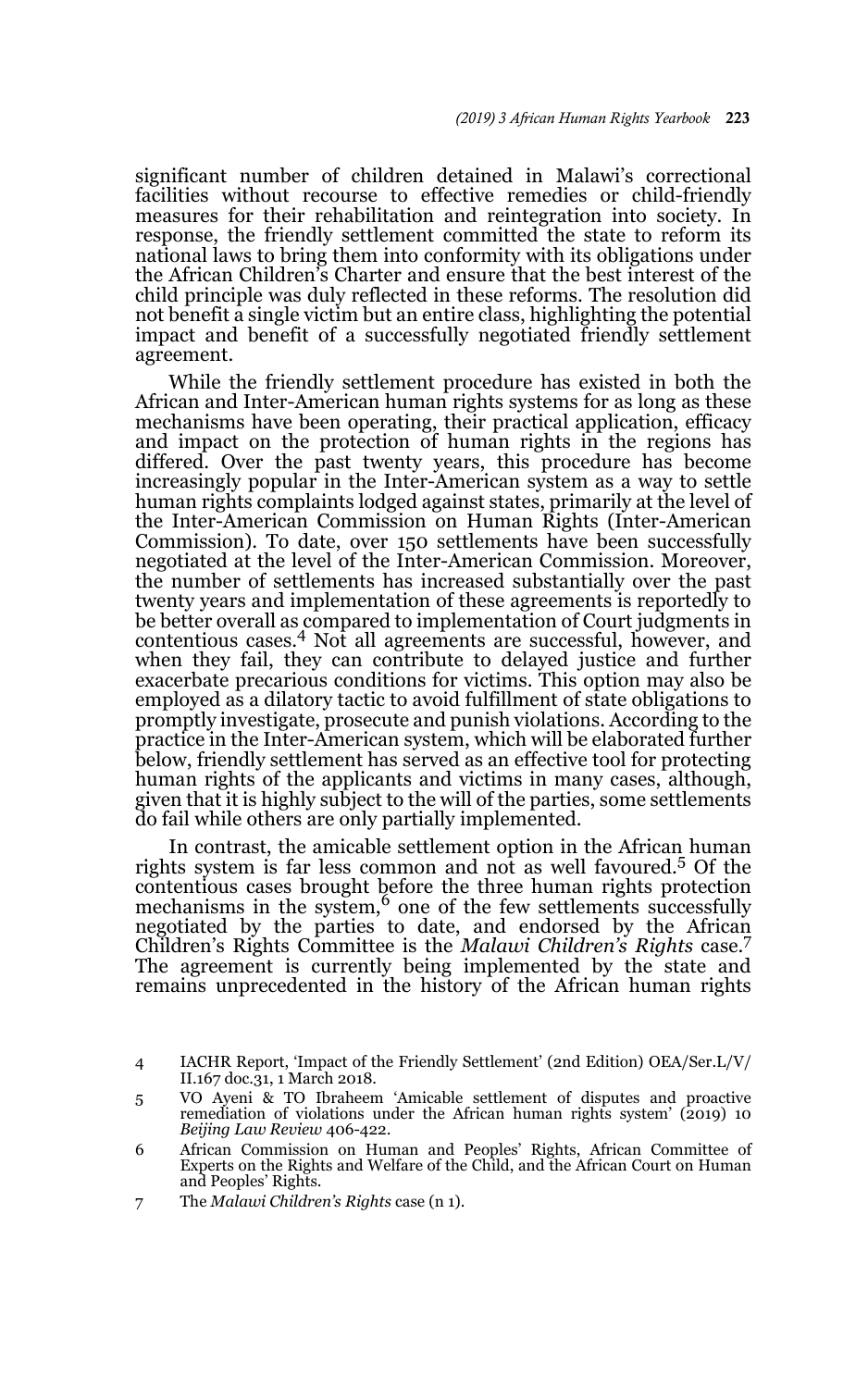system.<sup>8</sup> It stands out in part because it reflects important principles that reinforce the integrity of a settlement procedure including fairness, equity, consent of the parties, participation, transparency and accountability. This case raises fundamental questions, primarily, as to the advantages and disadvantages of the settlement option for the effective protection of human rights on the continent; the potential for achieving greater state compliance through the settlement mechanism; why this option is not a common practice in the African human rights system; and finally, whether this option should be promoted in the system and how it should be improved. In light of the practice in the Americas and Africa, respectively, the article seeks to interrogate and evaluate the overall utility of the settlement procedure and its potential for furthering human rights protection at the regional level. To make this determination, the article will seek to measure the benefits of the procedure as per its efficiency, effectiveness, complexity, as per its efficiency, effectiveness, complexity, comprehensiveness, victim participation/agency, interest of the state and sponsoring institution, compliance and effective protection of human rights.

# **2 RESOLUTION OF CONTENTIOUS CASES IN THE AFRICAN AND INTER-AMERICAN SYSTEMS**

The individual complaint mechanism is a common feature of the regional human rights protection systems. In both the African and Inter-American human rights systems, individuals have the possibility to file a human rights complaint against a member state that has ratified the core regional instrument giving the body the mandate to determine whether the state has violated its human rights obligations. In the African human rights system, the core instrument is the African Charter on Human and Peoples' Rights (African Charter); or, the African Children's Charter, specific to the rights of the child. The African Charter not only set forth state obligations on human rights broadly, but lay out the procedures for filing individual complaints, the criteria for determining admissibility of a case, the procedure for making a determination on the merits, honouring the right to remedy and issuing merits decisions, or Court judgments, as well as outlining state obligations on compliance.<sup>9</sup> Other special mechanisms are provisional or precautionary measures designed to respond to urgent cases where victims' lives or physical integrity are at imminent risk and in need of urgent protection.

While the procedure on individual communications is relatively similar in both systems, the provisions on friendly settlement differ. In the African system, the African Charter specifies that the procedure is only available to interstate communications, limiting its applicability to

9 IAHCR Rules of Procedure (2011); ACHPR Rules of Procedure (2010).

<sup>8</sup> https://www.ihrda.org/2018/02/ihrda-malawi-settlement-agreement-malawisubmits-4th-progress-report-to-acerwc/ (accessed 28 August 2019).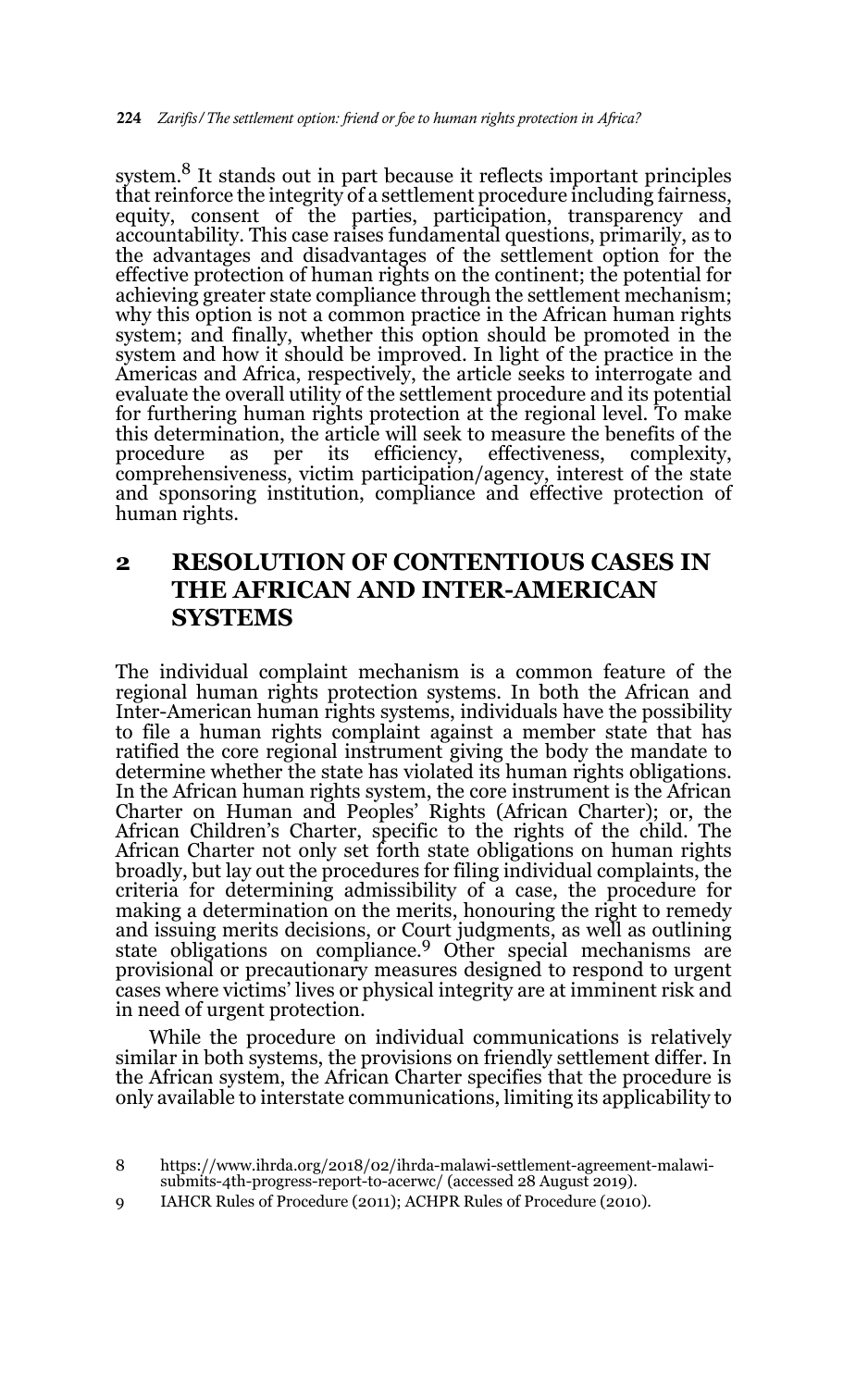individual communications.10 The Inter-American system (American Convention and Commission Rules of Procedure) has elaborated a detailed procedure on when and how friendly settlements will be introduced, negotiated and monitored.<sup>11</sup> The African system, save the African Children's Rights Committee, has yet to elaborate specific or detailed standards or procedures governing amicable settlements for individual communications, this has contributed to its limited application and impact in the region.

## **2.1 Practice in the African human rights system**

Amicable settlement will be looked at in the context of the three protection mechanisms for the region: the African Commission; the African Children's Rights Committee; and the African Court. This is followed by an analysis of the practice thus far.

### **2.1.1 African Commission on Human and Peoples' Rights**

The African Commission, being the longest standing human rights mechanism in the region, boasts a wide body of jurisprudence and practice, from which the two more recently established mechanisms can build to develop a more robust procedure that is beneficial to all parties, and the mechanisms themselves. The procedure in the African Commission is premised on reaching a resolution through mediation and conciliation.<sup>12</sup> The procedure in the African Charter provides that, 'after having obtained from the States concerned and from other sources all the information it deems necessary and after having tried all appropriate means to reach an amicable solution based on the respect of Human and Peoples' Rights, the Commission shall prepare, within a reasonable period of time from the notification referred to in Article 48, a report stating the facts and its findings.'13 More specifically, the Rules of Procedure provides that, once a communication has been declared admissible, the Commission puts itself at the disposal of the parties in a bid to secure a friendly settlement of the dispute.14 The Commission offers its 'Good Offices' for friendly settlement at any stage of the proceedings.15 If both parties express willingness to settle the matter amicably, the Commission will appoint a rapporteur, usually the Commissioner who has been handling the case, or a Commissioner responsible for promotional activities in the State concerned or a group of commissioners.16 If a friendly settlement is reached, a report containing the terms of the settlement is presented to the Commission

- 10 African Charter, art 52.
- 11 IACHR Rules of Procedure, rule 40.
- 12 Ayeni & Ibraheem (n 5) 66, citing *Free Legal Assistance Group & Others v Zaire*  $(2000)$  AHRLR 74  $(ACHPR 1995)$  para 4.
- 13 Article 52, African Charter.
- 14 ACHPR Rules of Procedure, rule 90.
- 15 ACHPR Rules of Procedure (n 14).
- 16 ACHPR Rules of Procedure (n 14).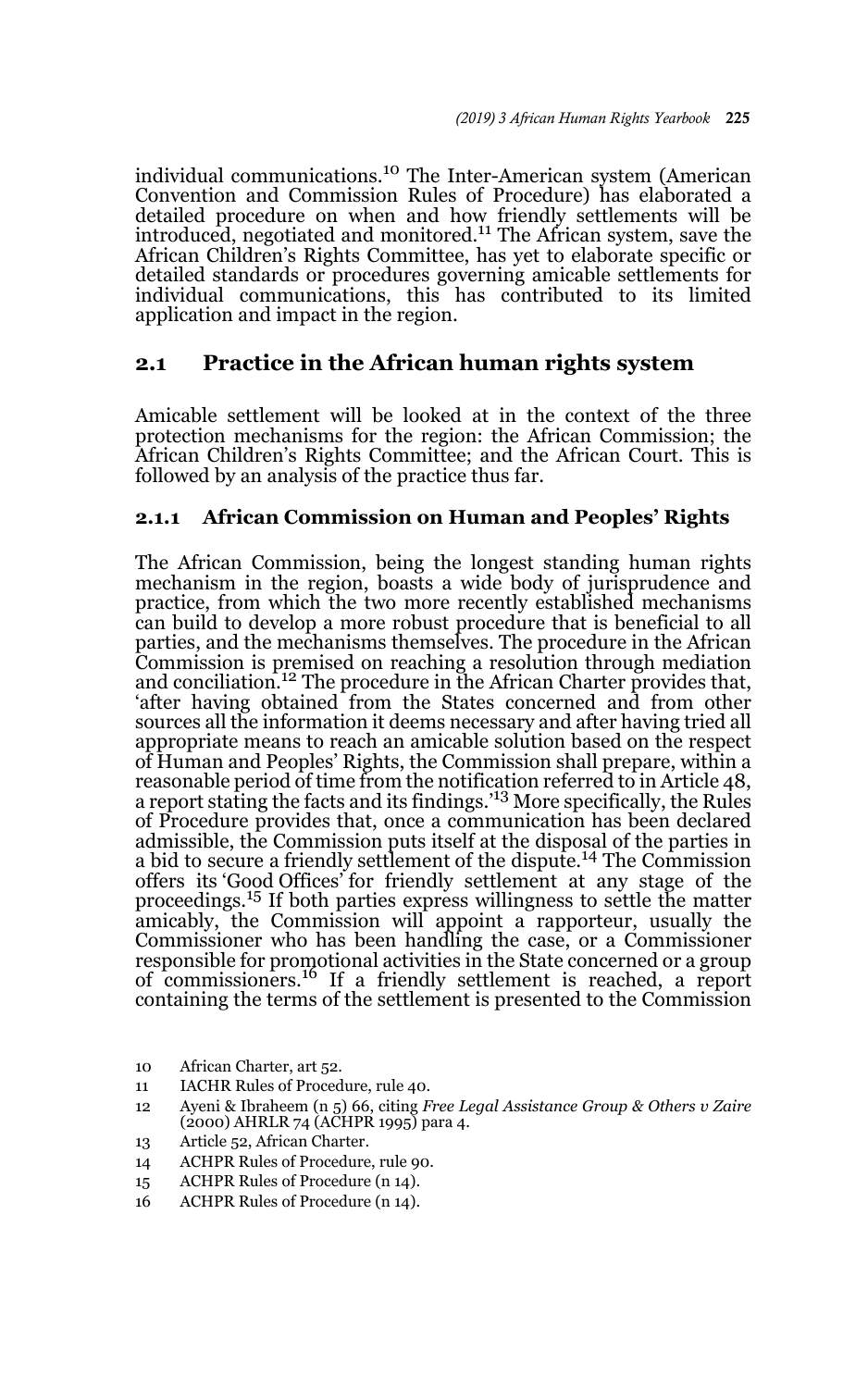at its session. This will automatically bring consideration of the case to an end. On the other hand, if no agreement is reached, a report is submitted to the Commission accordingly by the Commissioner(s) concerned and the Commission will take a decision on the merits of the case.<sup>17</sup>

On the procedure set out in the African Charter, an important clarification must be made in that this procedure is provided for under Section III of the Rules of Procedure, which pertains to interstate communications, and not in Section IV, which pertains to other communications, namely individual communications.18 This is one major distinction between the provisions in the African Charter and the American Convention for example, which has an elaborated procedure made available within the individual complaint procedure of the Inter-American Commission.

In practice, the procedure has been infrequently applied and largely in an *ad hoc* manner.19 While the procedure was meant to be reserved for interstate complaints, the African Commission has applied the mechanism to individual complaints on several occasions, yet at the significant advantage of state parties and the disadvantage of the individual petitioners who may lack knowledge, participation and consent to the terms of the agreement.<sup>20</sup> The practice developed by the Commission has been illustrated in numerous cases where matters have been declared 'amicably solved' even where the complainants'<br>views had not been solicited.<sup>21</sup> This was evident in one of the earliest cases considered by the Commission, *Peoples Democratic Organisation for Independence and Socialism v The Gambia*, where the state's proposed solution was adopted without due consideration given to the complainant's position. This deferential approach to the state apparatus has been repeated in cases such as *Modise v Botswana* and *Kalenga v Zambia*, whereby on the mere offer to settle a dispute, the<br>state's proposal was readily accepted;<sup>22</sup> thereby differentiating it from the process at the Inter-American Commission or the African Children's Rights Committee, which is premised on the participation of the parties, a willingness on both sides to engage in a settlement and consideration of the views of both parties to inform the agreement, one which is held to a standard of conformity with human rights principles.

On one hand, the Commission practice to extend amicable settlement to individual communications even where not explicitly provided for in the Charter should be noted. On the other hand, the lack

<sup>17</sup> ACHPR Rules of Procedure, rule 91; BD Mezmur 'No second chance for first impressions: the first amicable settlement under the African Children's Charter' (2019) 19 *African Human Rights Law Journal* 62-84.

<sup>18</sup> Sec III, art 52, African Charter.

<sup>19</sup> Unpublished: L Kuveya 'The effectiveness and propriety of friendly settlements in the African regional system: a comparative analysis with the Inter-American and European regional systems' unpublished LLM dissertation, University of Pretoria, 2006.

<sup>20</sup> Mezmur (n 17) 65; Ayeni (n 5) 414; Kuveya (n 19) 23.

<sup>21</sup> Ayeni & Ibraheem (n5 above) 412-413.

<sup>22</sup> Kuveya (n 19) 34, 36; Ayeni & Ibraheem (n 5) 412.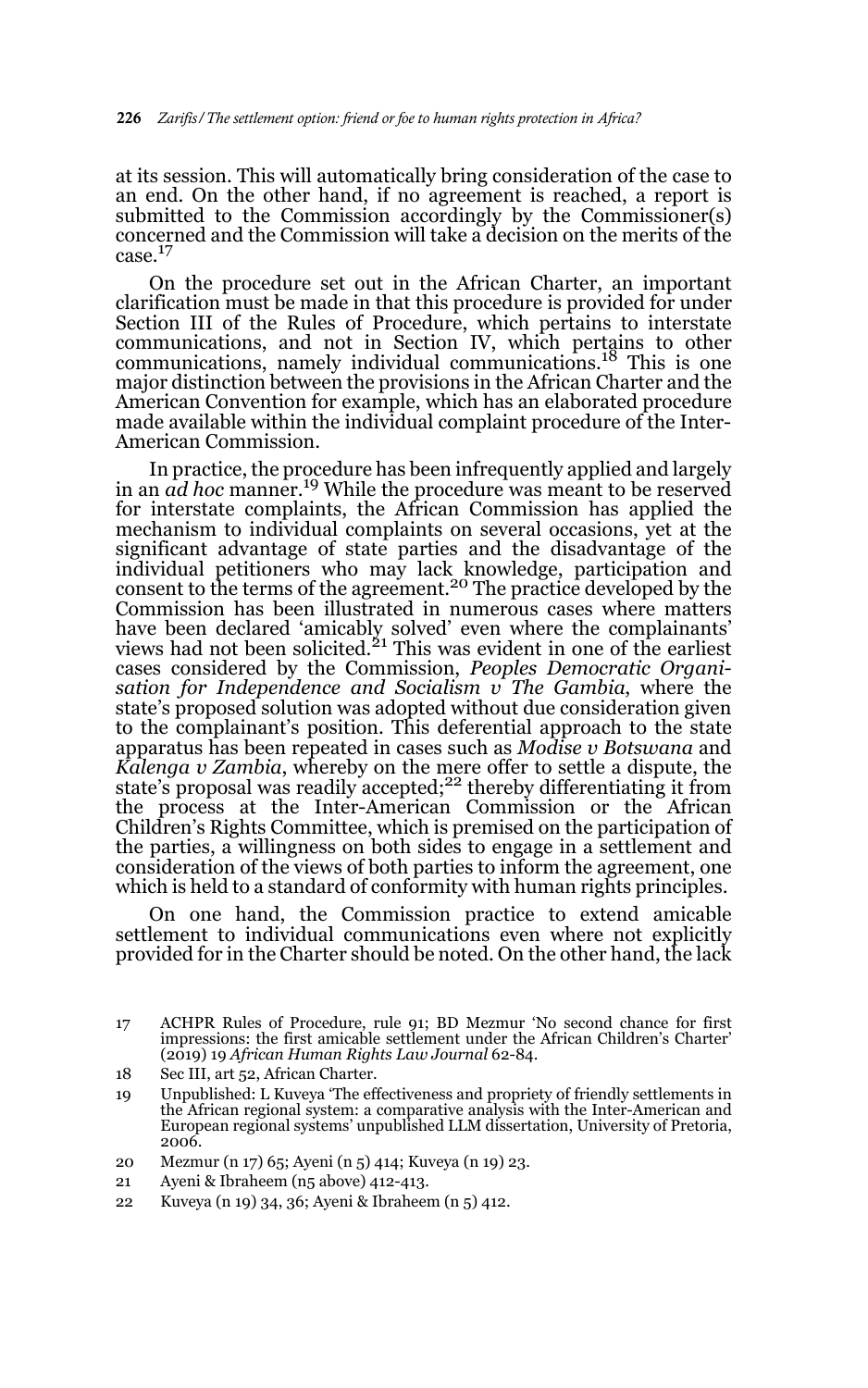of a more detailed procedure with objective criteria and standards for the negotiation process, terms of the agreement and its subsequent implementation creates obvious weaknesses in terms of generating trust in this as an effective mechanism to generate sound and balanced resolutions.23 The absence of an elaborated procedure has contributed to an inconsistent practice over the years and settlements that have been biased towards the state and unduly subject to the power<br>imbalance and overt influence of state parties.<sup>24</sup> One key weakness in the agreements has been the absence of the inclusion of reparations or compensation for victims, which should be integral to the mandate and functions of a human rights protection mechanism. Moreover, the agreements to date have been shrouded in secrecy, meaning that the details of the agreements and resolutions have generally not been made public. This lack of transparency in the procedure can compromise the African Commission's mandate of advancing human rights accountability, justice and reparations for victims of human rights violations.

Due to this series of factors, amicable settlement has not been particularly effective in satisfying victim's rights to justice and a remedy. It has not involved their participation and consultation and has tended to be used in favour of states parties to the detriment of victims. While the mechanism has potential for success and impact in the region, as highlighted in the *Malawi Children's Rights* case, it has yet to become an effective tool for the resolution of individual human rights claims as applied by the African Commission. Finally, while it has been observed that part of the reason for this practice may stem from the initial lack of clarity of the Commission's mandate to adjudicate individual claims, after so many years, and upon considering the evolution of the individual complaint mechanism, the need to fully implement this mechanism for its various benefits is emerging, thereby calling for the need for reforms and strengthening.

### **2.1.2 African Court on Human and Peoples' Rights**

For its part, the Protocol to the African Charter on the Establishment of African Court on Human and Peoples' Rights (African Court Protocol) and the Rules of the African Court stipulate that the Court may try to reach an amicable settlement in a case pending before it in accordance with the provisions of the Charter.<sup>25</sup> The Court Rules set out a procedure less restrictive than what is provided for in the African Charter. It sets out two avenues: out-of-court settlements and settlements negotiated under the auspices of the Court.<sup>26</sup> The settlement is dependent on the will of the parties, they then negotiate

<sup>23</sup> Ayeni & Ibraheem (n 5) 414.

<sup>24</sup> Mezmur (n 17); Ayeni & Ibraheem (n 5) 413 (citing Communication 44/90 *Peoples' Democratic Organisation for Independence and Socialism v The Gambia*; *Modise v Botswana* (2000) AHRLR 30; *Kalenga v Zambia* (2000) *AHRLR* 321; F Viljoen *International human rights law in Africa* (2012) 411; Kuveya (n 19).

<sup>25</sup> Article 9, Court Protocol.

<sup>26</sup> Rule 56 and 57, Rules of Court.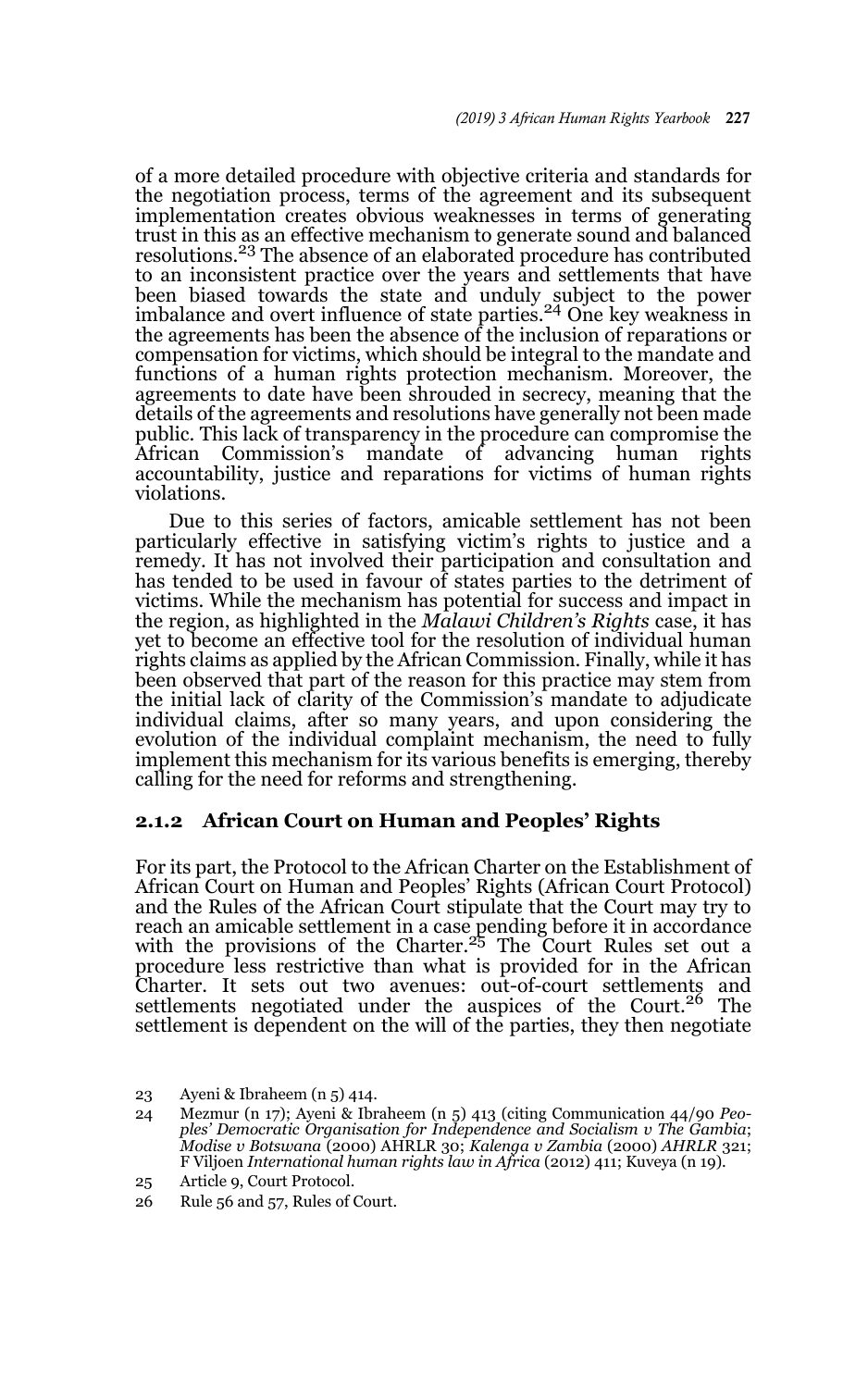and agree on the terms and report to the Court, which the Court may endorse through a judgment indicating the resolution, or may decide to proceed with consideration of the case.<sup>27</sup> The procedure is not on its face restricted to interstate complaints, therefore making the mechanism applicable to cases that come before the Court. It remains relevant with respect to applications filed directly to the Court, giving the parties an option for a negotiated resolution over a judgment finding state responsibility for violations. The criteria on which the Court may decide to endorse or override the settlement is not stated in the Rules. The settlement under the auspices of the Court is one where the Court promotes the mechanism by engaging the parties, facilities negotiations and the final resolution, which is issued in a judgment of the Court.<sup>28</sup> The only suggested criteria for a settlement to be endorsed, according to the Protocol, is that it is based on the respect for human rights, although this is not further elaborated.

In practice, while amicable settlement appears to be an accessible option available to the parties, the Court has not yet endorsed an amicable settlement to date. In some situations, applicants have expressed interest without corresponding state interest to conclude an agreement. Member states' actual knowledge and appreciation of the procedure and how it works seems to be a key factor affecting its regular application. A standard operating procedure to guide negotiations and approve friendly settlements is lacking. Development of criteria and guidelines on the procedure would promise to enhance transparency and accessibility of the procedure, while greater publicity about the procedure can be instrumental to its adoption by states going forward.

### **2.1.3 African Committee of Experts on the Rights and Welfare of the Child**

As to the Committee of Experts, which oversees the implementation of the African Children's Charter, the body has a mandate to receive communications from any person, group, NGO,<sup>29</sup> UN member states.<sup>30</sup> Procedures on the individual complaint mechanism and amicable settlement are set out in relative detail in the Committee's Revised Guidelines on Communications where amicable settlement is provided either as an out of court settlement or settlement under the auspices of the Committee.<sup>31</sup> This allows for the parties to voluntarily resolve the dispute any time before a decision is made by the Committee.32 The settlement agreement must be communicated to the Committee for endorsement before it can be concluded, or the

- 27 Rule 56, Rules of Court.
- 28 Rule 57, Rules of Court.
- 29 NGO must be officially recognised by the AU.
- 30 Art 44, African Charter on the Rights and Welfare of the Child.
- 31 Sec XIII: Amicable Settlements, African Committee of Experts Guidelines on Communications, available at: https://www.acerwc.africa/wp-content/uploads/ 2018/07/Revised\_Communications\_Guidelines\_Final-1.pdf (accessed 28 August 2019).

<sup>32</sup> Sec XIII (n 29).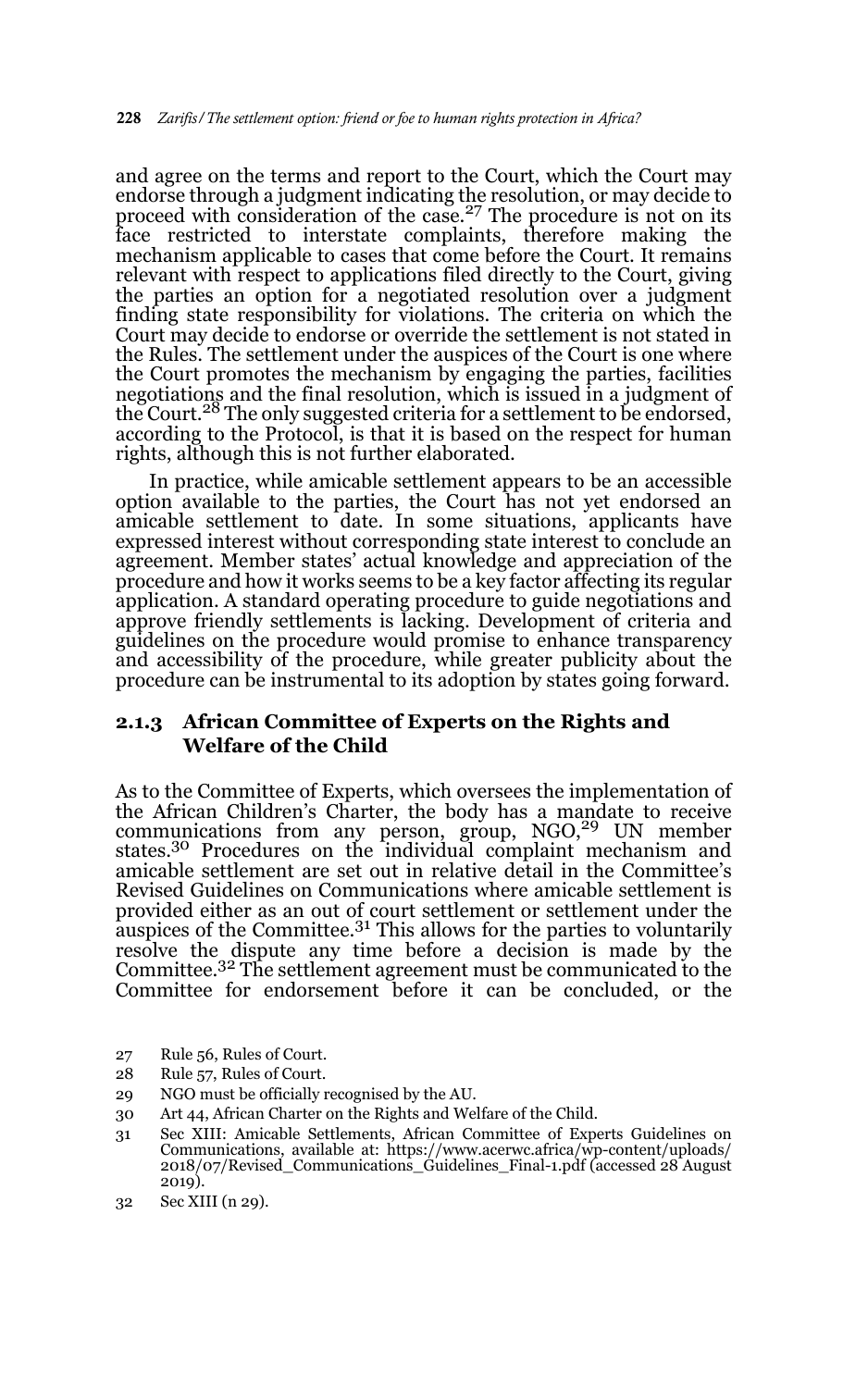Committee may decide to continue with consideration of the case.<sup>33</sup> The procedure under the auspices of the Committee states that a settlement may be called on by the Committee or the parties with the Committee using its good offices and playing a role of mediator.34 The process is entirely dependent on the willingness and consent of the parties, thus the procedure may be terminated where consent is not present or if the case deals with serious and massive violations of children's rights.35 The provision on serious and massive violations is noteworthy as it intends to ensure protection of child rights through a formal accountability mechanism. This is in line with practice from the Inter-American system whereby cases of serious and massive violations generally do not lend themselves to friendly settlement based on the gravity of the violations and the need to pursue justice in such cases.<sup>36</sup> gravity of the violations and the need to pursue justice in such cases.<sup>36</sup> This was best illustrated in the *Velasquez Rodriguez* case, where the Inter-American Commission was not in a position to promote an amicable settlement based on the fact that the rights at issue were not ones that could be addressed through negotiation, thereby establishing the standard of 'necessary and suitable' conditions to enter into a friendly settlement.<sup>37</sup>

In contrast to the provisions in the African Charter and the African Commission's Rules of Procedure, the Committee's provisions on individual communications and amicable settlement appear to apply to all communications under consideration. The African Children's Rights Committee Revised Guidelines on Communications elaborates the procedure to consider communications and details the amicable settlement procedure.38 The procedure is relatively developed in that it sets out criteria for a friendly settlement, one of the underlying criteria for endorsement is that it respects the rights and welfare of the child as provided in the Children's Charter. This is an important principle that runs through the African system's provisions on amicable settlement (respect for human rights); however, it is still unclear which terms and conditions of a settlement would adequately conform with, or contravene, the Children's Charter or African Charter. This may only be seen through the practice of the Committee or Commission, which has yet to be developed.

In practice, the provisions allow for a wide application of the settlement option, any time before the Committee decides on the merits of the matter.39 It allows parties considerable freedom to negotiate the terms as long as they are in agreement. The procedure is premised on *mutual consent* of the parties and can be terminated under three conditions: where the Committee finds the dispute is not suitable to friendly settlement; where one of the parties withdraws consent; or

- 33 As above.
- 34 As above.
- 35 As above.
- 36 Mezmur (n 17) 67-68.
- 37 Mezmur (n 17) 68.
- 38 African Children's Rights Committee Revised Guidelines (2014), rule XIII.
- 39 Sec XIII (n 29).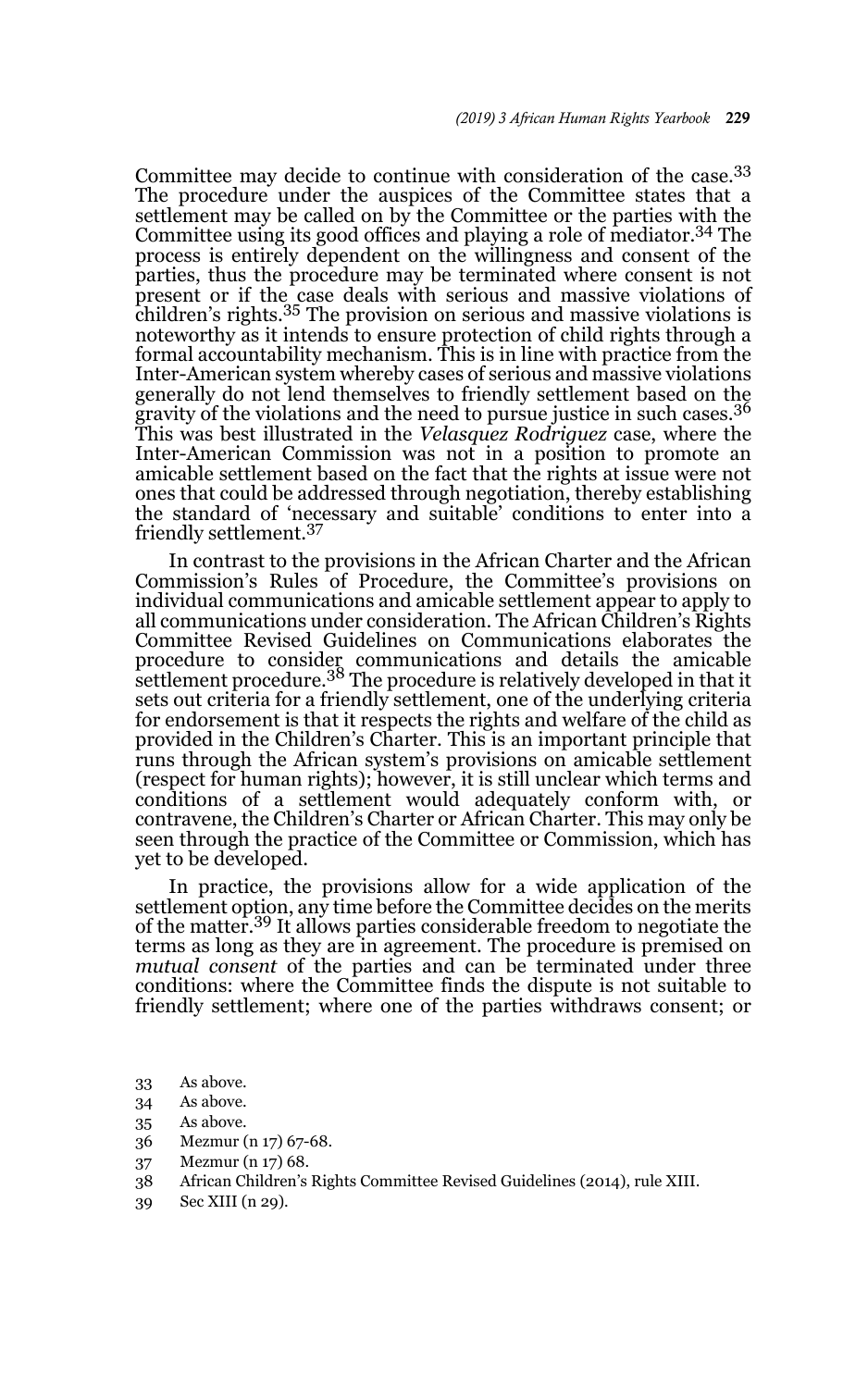where the matter raises serious and massive violations of children's rights.<sup>40</sup> Notably, there are provisions on publication of the settlement agreement reinforcing the principle of transparency and accountability while also allowing the parties and public to participate in the monitoring of the implementation of the agreement. The procedure was tested for the first time in 2016 when the Government of Malawi approached the Institute for Human Rights and Development in Africa (IHRDA), the author of the communication, with an express interest to resolve the matter amicably.41 The state demonstrated willingness to address the issues in the case (law reform to bring national laws into conformity with Malawi's international obligations), indicating that it had already begun to take measures in this regard. The terms were discussed, agreed on, and the draft agreement shared with the Committee for consideration and endorsement.<sup>42</sup> The agreement was the first successful amicable settlement concluded by the Committee to date; meanwhile, the state has continued to report on a periodic basis as to the implementation of the terms.<sup>43</sup> A very noteworthy section of the Revised Guidelines and a clear departure from the practice of the African Commission are the provisions on publication of the terms of the settlement agreement. It states that once the parties endorse the agreement it then becomes public. This practice promotes transparency and accountability and enhances public awareness and monitoring of the agreement. It also reinforces the Committee as an effective human rights protection mechanism.

While this process was relatively smooth and straight forward, in part due to the fact that the state initiated the process and willfully committed to introduce necessary law reforms that it had already begun to consider; it is not clear how other child rights cases that are more complex, involving multiple violations, and requiring various reparations measures, would be resolved. Even where this serves as positive precedent for the region and for the sister mechanisms, it still suggests the need for more detailed guidelines or a manual on amicable settlement beyond what is provided in the Revised Guidelines on Communications.44 Much like the Commission, if this procedure is to

- 40 Revised Guidelines (n 38).
- 41 *Malawi Children's Rights* case (n 1).
- 42 The author was at the time serving as the Director of Programs at IHRDA and took part in the negotiations with the Government of Malawi in the case.
- 43 IHRDA 'Public Statement of IHRDA during the April 2018 Session of the ACERWC' (April 2018) https://www.ihrda.org/2018/04/statement-by-ihrda-onthe-status-of-implementation-of-the-agreement-between-malawi-and-ihrda-inthe-malawi-childrens-case-31st-ordinary-session-of-the-acerwc/ (accessed 28 August 2019).
- 44 To encourage the use of friendly settlement, more guidance on the key components or criteria for a friendly settlement would be helpful. Due consideration may be given to the different types of violations or groups affected. Such an instrument can assist the mechanisms and the parties to navigate this procedure and conclude an agreement that can be objectively assessed as human rights compliant. The Inter-American Commission on Human Rights has developed a 'Handbook on the Friendly Settlement Mechanism in the Petition and Case System' which is meant to guide the public and parties on the use of friendly settlement, its components, how it works and best practices.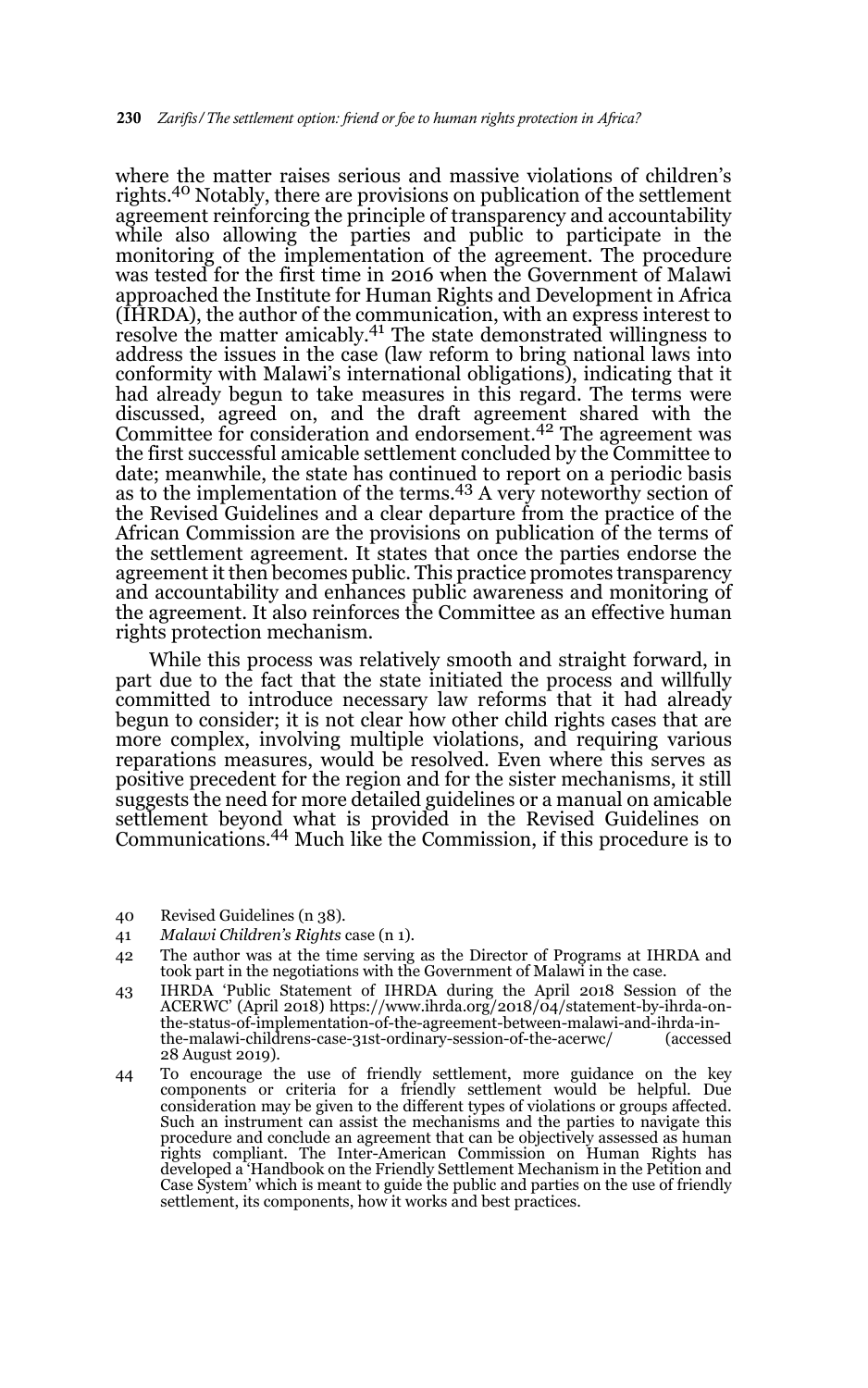be promoted as a viable, or even a preferred option to resolve human rights disputes, and given the range of human rights issues that may need to be addressed through this forum; negotiations left solely to the parties without further guidance and standards can have equally detrimental effects.

Beyond this, the settlement of the *Malawi Children's Rights* case is positive precedent in large part because it demonstrates how a human rights dispute can be effectively managed and resolved between the parties in a conciliatory fashion, which is noteworthy for several reasons. It represents a more speedy way to resolve a dispute and seek a remedy to the benefit of the parties and the mechanism itself (reduces backlog of cases); it creates a greater likelihood of compliance where the parties have determined and agreed to the terms as compared to a decision that is imposed on a member state; it is a participatory process that promotes agency of the victims/petitioner who become active players in the process and the outcome affecting them.45 Where the settlement is fair and equitable with participation and consent of the parties, it represents a win-win situation for all stakeholders. States avoid the public shame of a decision made against them and benefit from an improved public image by a show of political will to engage and voluntarily resolve the matter. Many of these lessons are reflected in the *Malawi Children's Rights* case including the all important factor of compliance; the state has complied with its periodic reporting obligation, and since succeeded in securing the Constitutional amendment on the definition of a child to conform with the Children's Charter.46 In a system where human rights compliance is a persistent challenge, this mechanism provides potential for securing greater compliance by states who understand the mechanism, its role, objectives and how they can benefit from the process.

## **2.2 Practice in the Inter-American system**

In contrast to the practice in Africa, friendly settlement has been an increasingly favored mechanism over the past twenty years in the Inter-American system, primarily taking place before the Inter-American Commission as a measure to promote a resolution before the matter is referred to the Inter-American Court on Human Rights for judgment and a finding of state responsibility is made.47 The interest to promote this mechanism over the years has been driven by states, the Inter-American Commission itself, and users of the system. This has been reflected in a series of amendments to the Commission's Rules of Procedure (2000, 2011, 2013 respectively), whereby the procedure was

<sup>45</sup> Ayeni (n 5) 407-408.

<sup>46</sup> IHRDA public statement (n 40).

<sup>47</sup> In the Inter-American system, there is no direct access to the Inter-American Court on Human Rights, thus all complaints are filed with the Inter-American Commission on Human Rights and transferred to the Court where the state has not complied with the merits decision. Friendly settlement is a particularly useful tool to encourage states to resolve the matter on their own terms instead of being the subject of a finding of state responsibility made against them.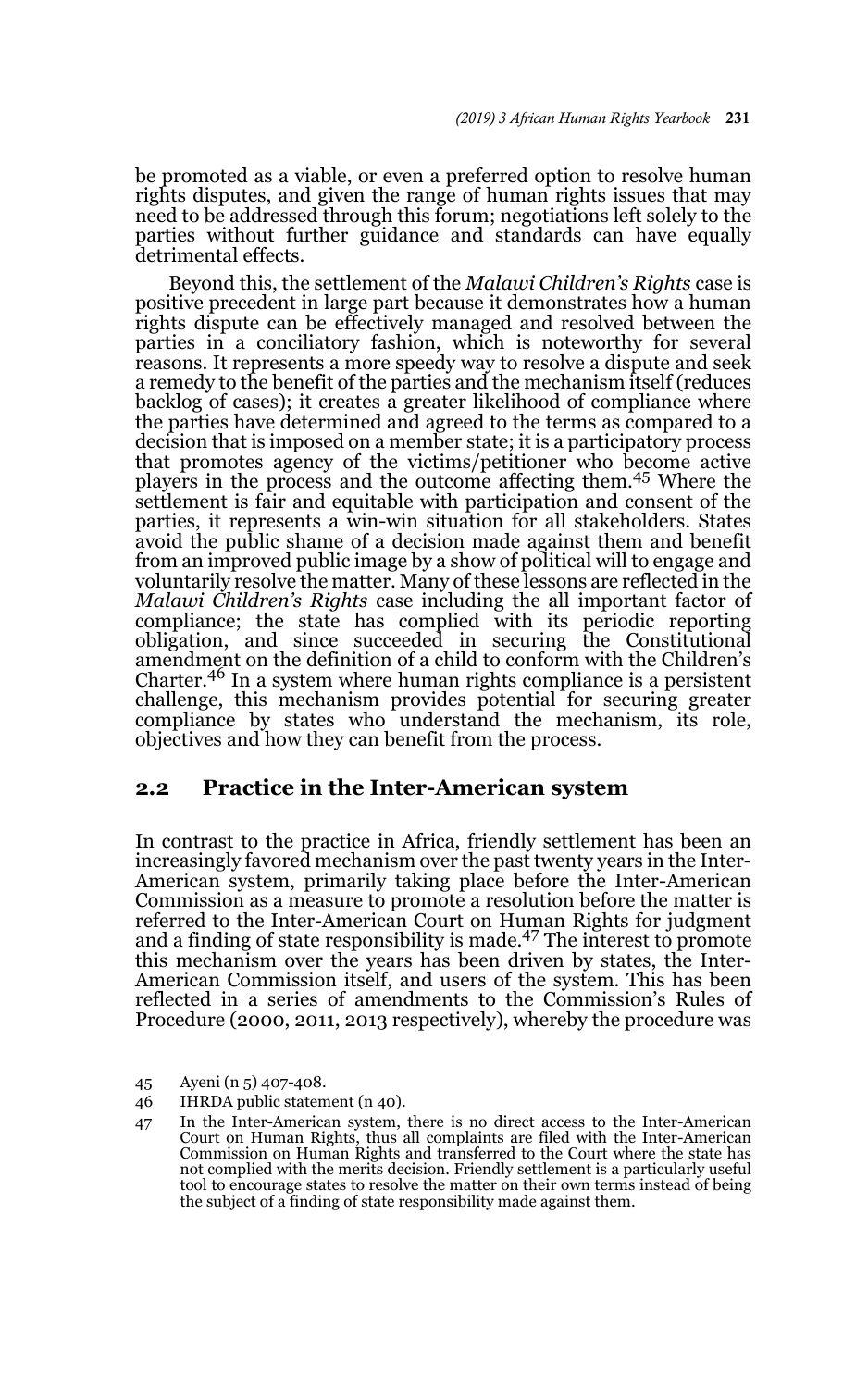further elaborated, detailed and integrated into the individual complaint mechanism.48 Initially promoted as a strategy to manage the excessive backlog of cases, the mechanism has emerged to prove effective in terms of satisfying victims' rights to participation and reparation, as well as improved compliance by states to deliver on their commitments and obligations.49

The procedure is offered as an option to parties after a petition is declared admissible and before a merits determination is made. The reforms over the years have led to a procedure that is more flexible (no strict deadlines for submission of evidence, or concluding the settlement), giving more discretion to parties to decide when to initiate, continue or terminate the agreement, and include basic criteria<sup>50</sup> for approving the settlement reports. The key components of a friendly settlement include the terms and conditions of the agreement covering the measures that the state will adopt to resolve the matter. This would normally include a wide range of reparations measures to benefit individuals and groups.51 The terms are put forward by the parties for consideration and agreement. The state's declaration on its responsibility may or may not feature in the settlement agreement; roughly 50 per cent of friendly settlements include a declaration of state responsibility in the Inter-American system, a unique feature of this system's settlement agreements.<sup>52</sup> Agreements are published and monitored through a follow up mechanism premised on regular reporting on compliance, and publication on the status of compliance in the Commission's annual reports.

While the friendly settlement procedure was merely an option for the parties some twenty years ago, it is now a more fully integrated feature in the individual communication procedure of the Inter-American Commission leading to an increasingly frequent practice in the region.<sup>53</sup> Studies on the practice applied in the Americas reveal that the procedure can have multiple positive effects both at the individual

- 48 ACHR report (n 4); Between 2010-2013, the IACHR instituted several reforms of the friendly settlement procedure with the support of OAS Member States. This included: creation of a friendly settlement working group within the IACHR; establishment of an internal protocol to facilitate processing of friendly settlements; a consultation process with OAS Member States and civil society on how to improve on the procedure; publication of a 2013 report on the impact of friendly settlement procedure in the Inter-American human right system; and the reform of the IACHR Rules of Procedure to better integrate friendly settlement into the individual complaint mechanism; P Engstrom*, The Inter-American human rights system: impact beyond compliance* (2019), https://doi.org/ 10.1007/978-3-319-89459-1 (accessed 28 August 2019).
- 49 IACHR report (n 4) 2.
- 50 Basic criteria include the voluntary consent, willingness of the parties (victims) to the terms of the agreement and that the agreement is grounded in fundamental human rights principles.
- 51 Friendly settlements may include all or a combination of the five forms of reparations.
- 52 P Engstrom *The Inter-American human rights system: impact beyond compliance* (2019), https://doi.org/10.1007/978-3-319-89459-1 (accessed 28 August 2019).

<sup>53</sup> IACHR report (n 4).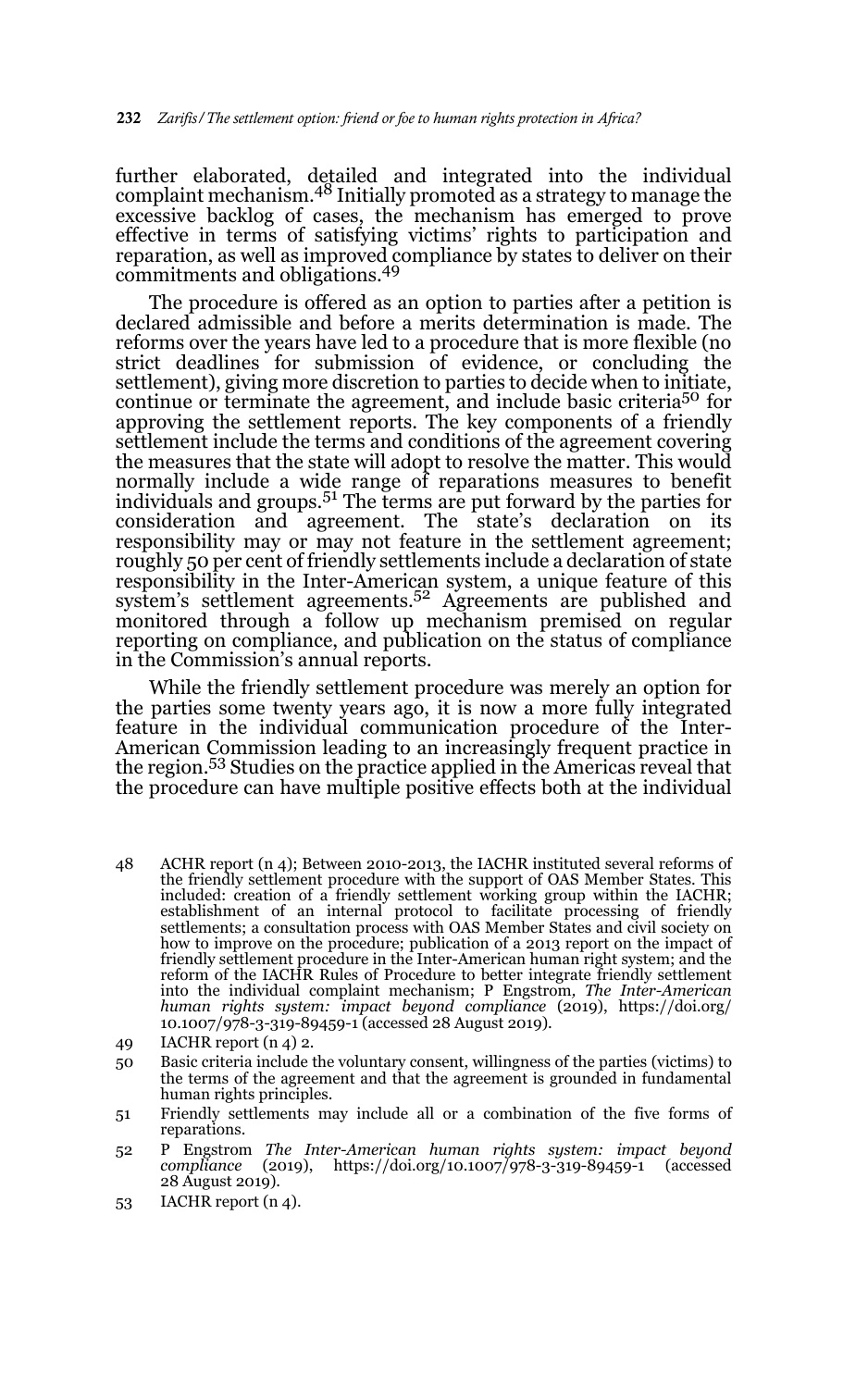and institutional levels.54 At the institutional level, it may be particularly effective to address the backlog of cases in an overloaded system; and it can contribute to a more speedy resolution of the case as it is concluded without lengthy or formal procedural phases.55 At the individual level, it is capable of delivering comprehensive remedies for the direct victims and may include guarantees of non-repetition which aim to prevent the future recurrence of violations and address structural elements causing violations. Finally, it provides promise with respect to enhancing compliance where the state willfully agrees to the terms as compared to imposed measures through a merits decision or judgment finding state responsibility. Compliance with friendly settlements over merits decisions in the Inter-American system has been recorded at 67 per cent *partial* compliance of friendly settlements over 56 per cent *partial* compliance with merits decisions.56 As to total compliance, an estimated 32 per cent of friendly settlements are fully complied with as compared to 5 per cent of merits decisions.<sup>57</sup>

Some of the noted consequences of the procedure relate to the impact of not making a finding of state responsibility for human rights violations. Friendly settlement by its nature does not require a finding of state responsibility by the human rights monitoring body as does a merits decision or African Court judgment. Many advocates and victims feel that this is a crucial element of the human rights complaint process, as a declaration of state responsibility is a form of relief for victims and is the basis upon which they can expect reparations. This may be addressed in the friendly settlement terms by having the state declare its responsibility and adopt subsequent measures to resolve the matter, but it should be a mutually agreed to term and not imposed by the oversight body. Second, this procedure can have a detrimental effect on the development of jurisprudence and norm elaboration, especially regarding novel issues that would further enrich the system, by engaging in a legal analysis and public pronouncement on the case.58 The monumental impact of decisions by the Inter-American Commission and judgments by the Inter-American Court over the past twenty years cannot be overlooked in this regard; a rich body of jurisprudence has developed in areas such as the right to life; enforced disappearances of persons; indigenous peoples rights; women's rights; individual and collective reparations; due process; amnesty laws, amongst others. Finally, given that friendly settlements are subject to the will of the parties, if this will is not sustained, it can imply excessive delays without effective implementation.

Despite these observed weaknesses, a recent study reflects that the friendly settlement procedure in the Inter-American system proves to be effective in terms of meeting the needs and interests of the parties.<sup>59</sup>

- 55 Ayeni (n 5) 407 and Engstrom (n 49) 62.
- 56 Engstrom (n 49) 74.
- 57 Engstrom (n 49) 75.
- 58 Ayeni (n 5) 408.
- 59 Engstrom (n 49) 82-83.

<sup>54</sup> As above.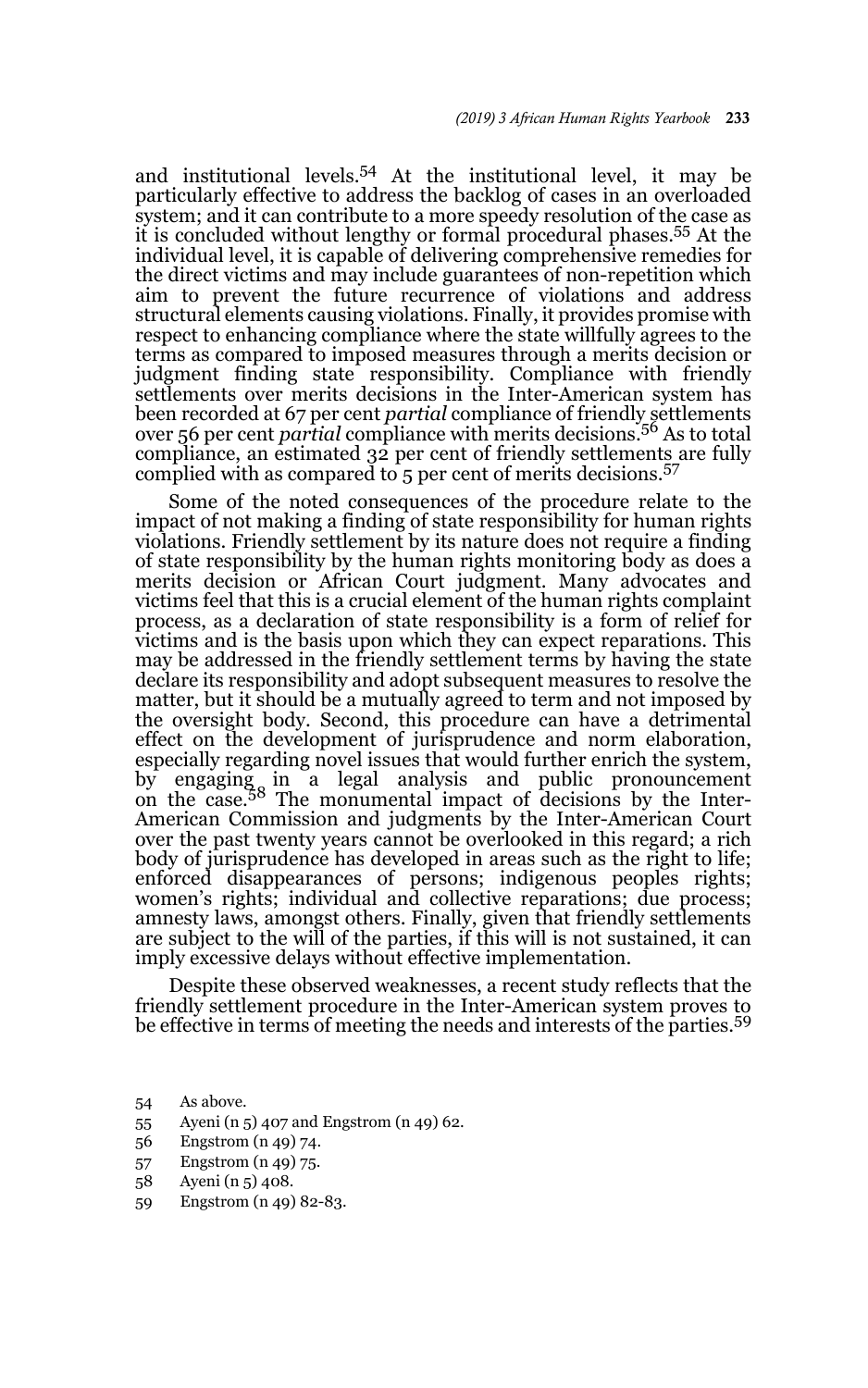Further it is capable of providing comprehensive reparations; similar to what can be provided for in an Inter-American Commission merits decision or African Court judgment. This is a very critical element to the process as it is meant to satisfy victims' rights to an effective and adequate remedy and reparation for human rights violations. Moreover, these agreements can address individual and group rights claims, as well as structural or institutional weaknesses that would require preventative measures or related reforms, thereby having a broader impact on human rights protection for the population as a whole. While it was found that the duration of both the friendly settlement procedure and the processing of a case on its merits is not very different,<sup>60</sup> the direct involvement of the victims and parties was a notable difference that has a wide range of positive effects; notably the friendly settlement procedure allows for greater victim participation.<sup>61</sup> It contributes to the restoration of dignity and promotes agency by engaging them directly in the matter affecting them. It is sometimes the first time that victims come face to face with authorities, engaging them in dialogue.

Finally, one notable feature of the Inter-American system is its consistent practice of transparency. It is worth noting that both friendly settlements and merits decisions (those not being referred to the Inter-American Court for adjudication) are published on the Inter-American Commission website and reported on in the Commission's annual report, also readily available online. This practice is an important factor in reinforcing the human rights protection mandate of the Inter-American Commission as it promotes accountability and reinforced public trust and confidence in the system.

# **3 CONSIDERATIONS AND CRITERIA FOR PURSUING A FRIENDLY SETTLEMENT**

A comparative analysis of the African and Inter-American human rights systems reveals that while the application of the procedure has differed between the mechanisms, the procedure presents a viable option for the effective resolution of human rights matters at the regional level. It is apparent from the practice thus far that the procedure needs to be further elaborated in the African system so that clear standards and guidelines are adopted. This will contribute to the strengthening of the system by avoiding *ad hoc* processes that are not grounded in specific human rights principles; it will instill confidence of the parties to enter into these agreements and to clearly understand and fulfill their obligations. In particular, where the procedure is grounded in principles of fairness and equity, while also premised on the equal participation and consent of the parties, especially the victims, this procedure can be equally, if not more effective in providing a resolution to the benefit of the parties. As a consequence, it can

60 Engstrom (n 49) 82.

61 Engstrom (n 49) 83.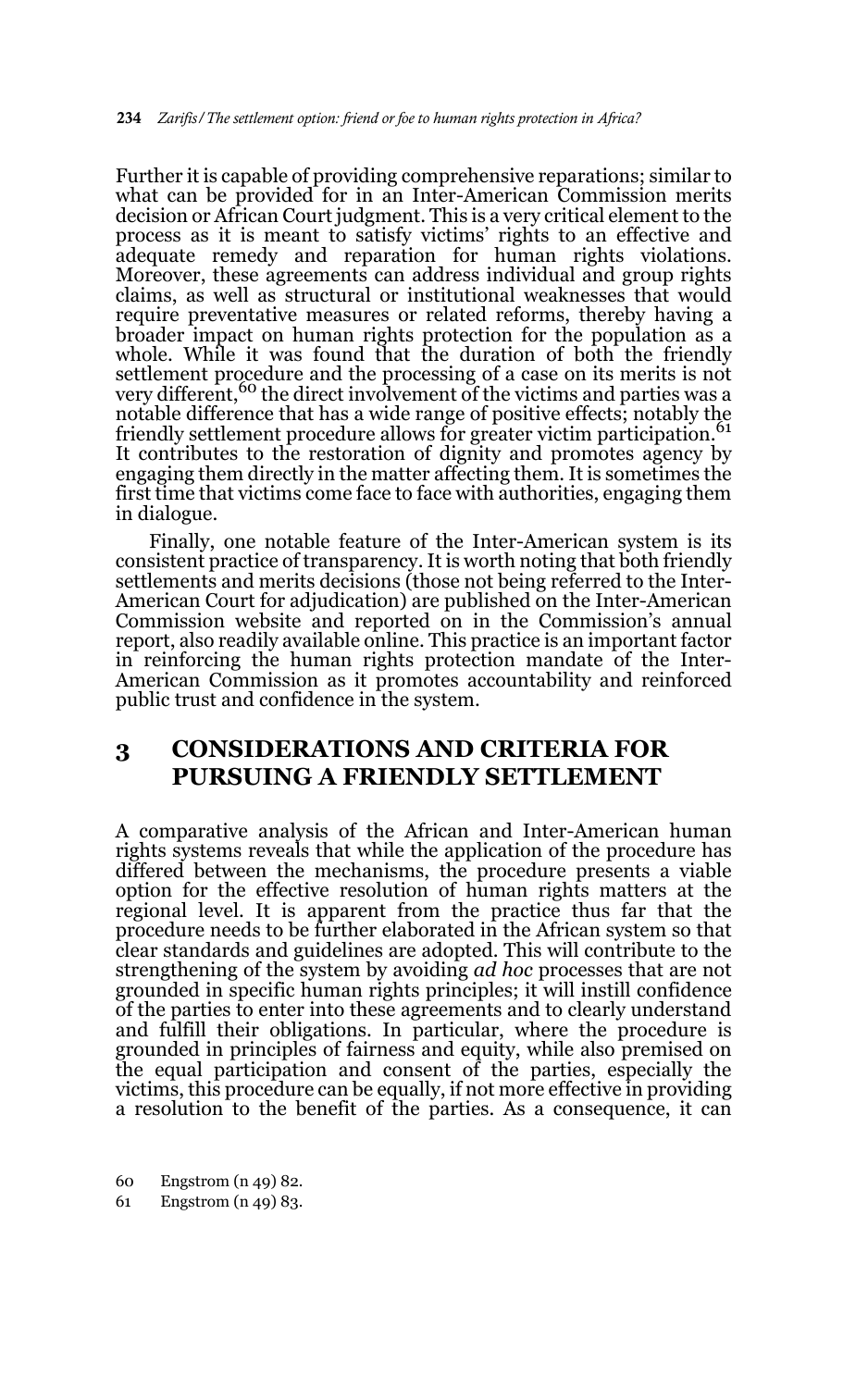contribute to the reduction in the backlog of cases, benefiting the human rights oversight body, and increase the likelihood of compliance leading to greater or more effective human rights protection, as we have seen in the *Malawi Children's Rights* case. A quick scan of the practice in the Inter-American system can provide examples and relevant lessons for consideration when setting out to develop an adequate framework to guide the friendly settlement procedure in the African system. For example, the current procedure, while not mandatory, is institutionalised within the individual complaints mechanism. It is an available mechanism to all parties who wish to pursue it; it is premised on the willing participation of the parties to negotiate the terms; it is subject to the consent of the parties, and the discretion of the Commission to indicate that the matter may be appropriate for settlement and that it respects fundamental human rights principles.<sup>62</sup> To aid the parties, the Commission makes itself available and provides resources such as copies of relevant judgments and settlements that can serve as objective criteria for developing terms of the agreement.<sup>63</sup> The standard practice includes the publication of agreements once approved by the Commission, and a follow-up mechanism requiring parties to report on implementation, which degree of compliance is published in the Commission's annual reports.<sup>64</sup> It is important to note that while the Commission has introduced tangible criteria for the approval of agreements, it has equally strived to maintain a flexible mechanism whereby there are no deadlines or timeframes for the negotiation of agreements and all OAS member states regardless of their ratification status of the American Convention may participate in the process.<sup>65</sup>

Before elaborating on recommended criteria for a framework to guide friendly settlements at the regional level, there are two important factors for considering the suitability of a friendly settlement procedure as compared to the pursuit of the matter on the merits.

### **3.1 Nature of the violation: serious or massive**

While the nature of the violation has not been extensively commented on to date, it is a factor that has a bearing on whether friendly settlement or adjudication of the case ought to be pursued. The choice of which has a bearing on ensuring effective human rights protection in the region. Both in the African and Inter-American systems, violations categorised as serious or massive in nature, may need to be critically evaluated before entering into a friendly settlement to adequately satisfy principles of justice. While there is no clear definition of the term in the African Charter or the American Convention, it is better understood through the jurisprudence of the regional bodies, whereby multiple violations of the right to life, the right to be free from cruel,

- 62 Engstrom (n 49) 19.
- 63 Engstrom (n 49) 22.
- 64 Engstrom (n 63).
- 65 Engstrom (n 63).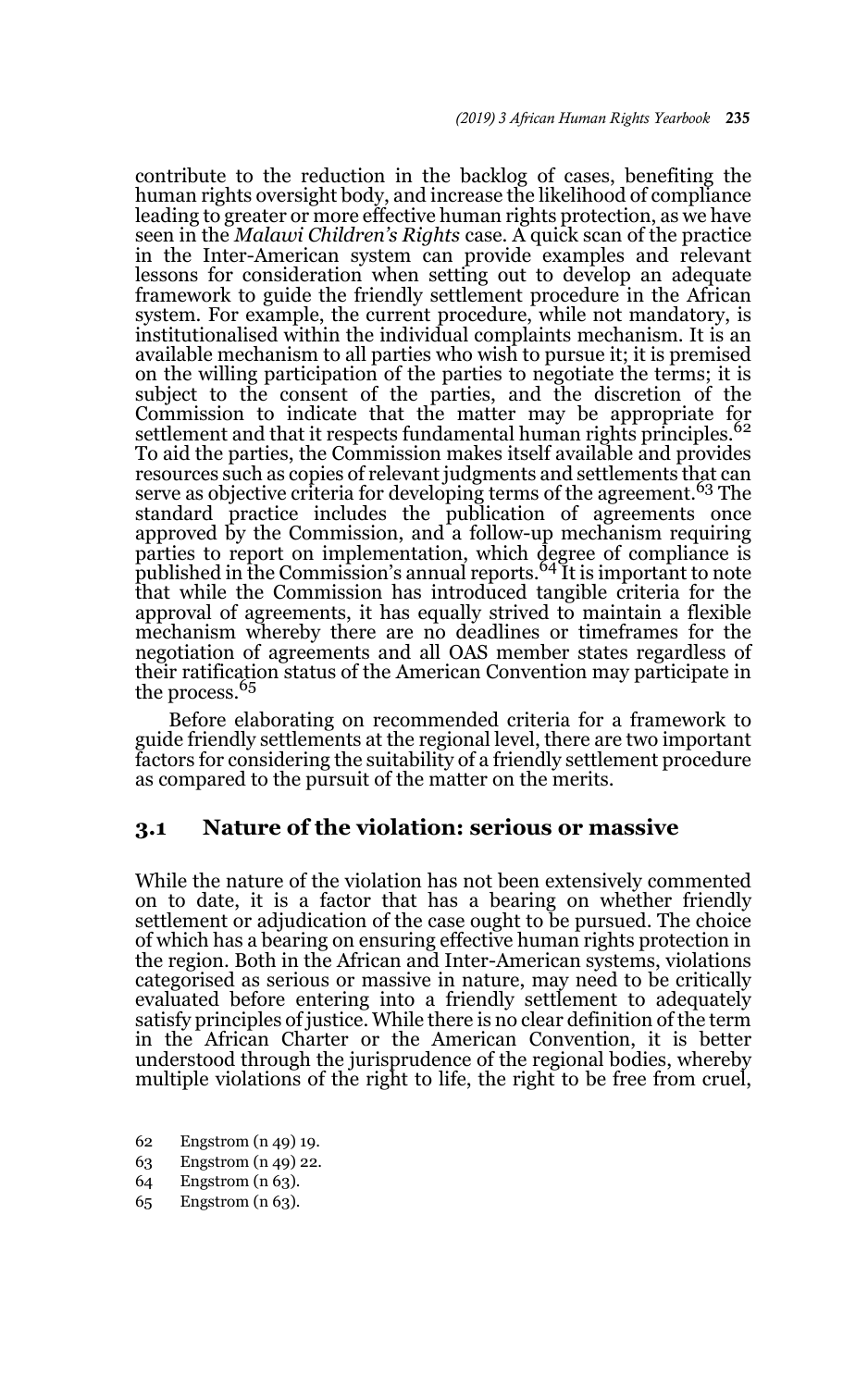unusual an degrading treatment or punishment, the right to be free from torture, as well as matters that involve multiple violations and multiple victims, are considered cases that rise to the threshold of 'serious and massive' in the African system, or 'serious and widespread' in the Inter-American system. Cases involving mass arrests, extrajudicial killings, forced disappearances, forced evictions or acts of sexual violence for example, may fall within this category.<sup>66</sup>

The sole reference to serious and massive violations in the African Charter is in article 58 where a different procedure is provided; consequently, friendly settlement is not out-rightly provided for with<br>respect to these types of cases.<sup>67</sup> The practice is not as clear, however, as a number of cases that rise to this degree of severity are channeled through the individual complaint mechanism and may be subject to friendly resolution. In the African system, the human rights institutions reserve the right to override a friendly settlement and proceed with consideration on the merits. However, established criteria for the basis of this decision and is lacking, and equally relevant jurisprudence on the matter is yet to be developed. This creates a gray area whereby friendly settlement handled by the African Commission may be susceptible to manipulation without established criteria or guidelines for the approval of these agreements.

Human rights doctrine requires that where violations occur, the state is obligated to deliver justice and a remedy. Therefore, engaging in a friendly settlement for serious or massive violations should be avoided. It should not be seen as an opportunity to circumvent state obligations to address impunity for human rights violations. Indeed, on this matter, the African Children's Rights Charter is the only body that has clearly stated in its Revised Guidelines that friendly settlement is not applicable to massive and serious violations.68 This is a noteworthy provision that should inform the other institutions when elaborating more detailed guidelines on the friendly settlement mechanism.

In the Inter-American system, it is similar; the Inter-American Commission reserves discretion to terminate a friendly settlement if it deems *the matter is not susceptible to such a resolution.*69 The fact that the case involves serious or massive violations may qualify here based on the fact that such a resolution can be seen to contradict principles of justice and interests of the victims.<sup>70</sup> For example, as in the case of *Velasquez Rodriguez v Honduras*, some violations may be so egregious

<sup>66</sup> African Commission Communication 227/99 *Democratic Republic of the Congo v Burundi, Rwanda and Uganda* (2004) AHRLR 19 (ACHPR) 2003 http:// www.achpr.org/files/sessions/33rd/comunications/227.99/227\_99\_democratic \_republic\_of\_congo burundi\_rwanda\_uganda.pdf; and 279/03 – 296/05 Sudan Human Rights Organization, Centre on Housing Rights and Evictions v Sudan http://www.achpr.org/files/sessions/45th/comunications/279.03-296.05/achpr 45\_279.03\_296.05\_eng.pdf (accessed 28 August 2019).

<sup>67</sup> Art 58, African Charter.

<sup>68</sup> Sect XIII (2)(iv)(e) African Children's Rights Committee Revised Guidelines.

<sup>69</sup> Art 41 IAHCR Rules of Procedure.

<sup>70</sup> Mezmur (n 17) 67; *Velasquez Rodriguez v Honduras* (Preliminary Objections) IACHR (26 June 1989).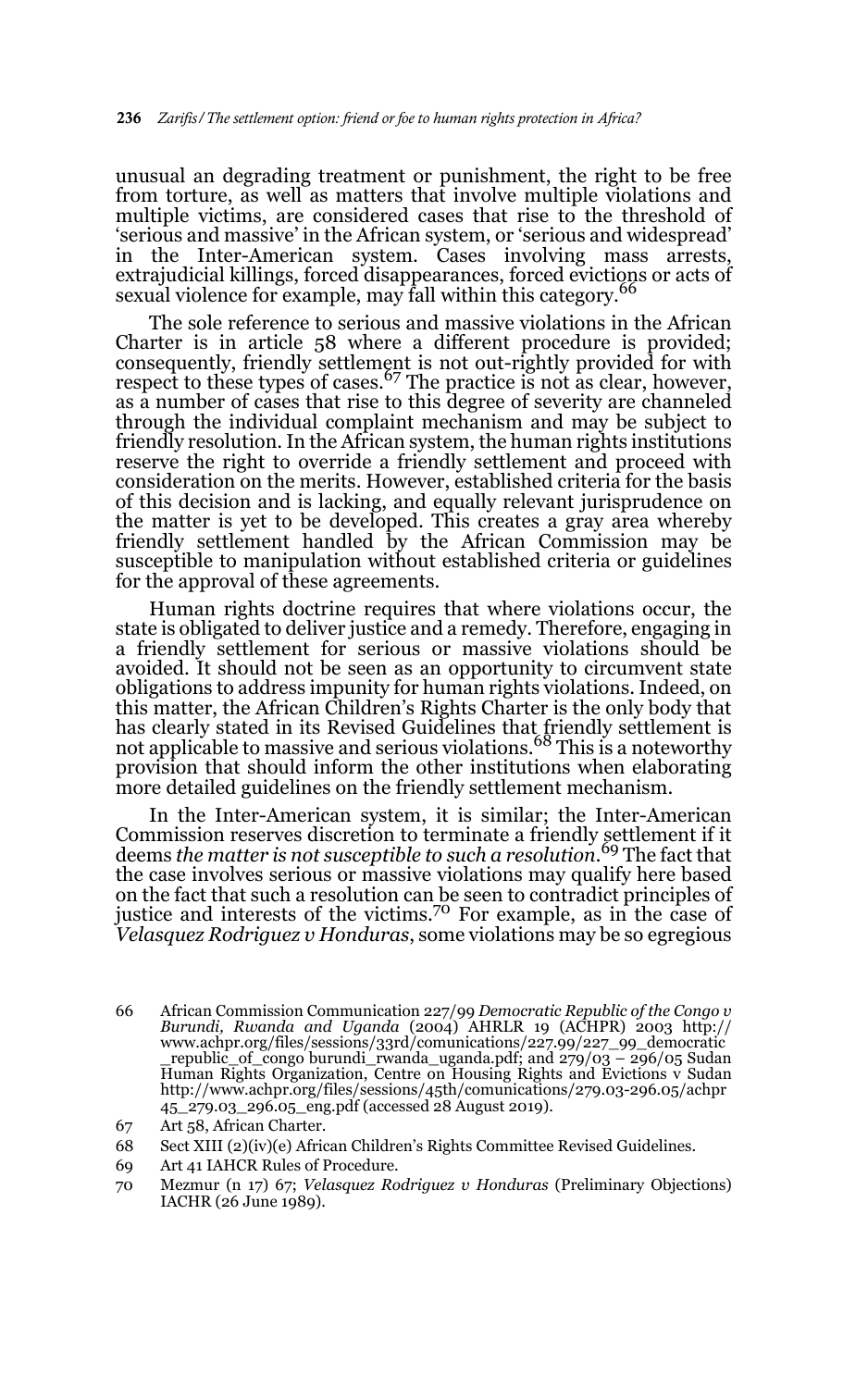that they would not be susceptible to an agreement that does not include state accountability measures to investigate, prosecute and punish perpetrators.71 The friendly settlement therefore cannot be seen as an opting out of state responsibility for the most serious violations. For some victims, the pursuit of justice and accountability against the state and receiving a public declaration of state responsibility is an important form of satisfaction that cannot be equally satisfied in a<br>friendly settlement agreement.<sup>72</sup> It may be one of the reasons why the practice in the Inter-American system reflects a higher number of cases involving serious and massive violations being determined on their merits; even though each case is decided on a unique set of factors, namely the interest of the parties (states and victims), and does not always produce a coherent practice.

The nature of the violation therefore is an important consideration that the parties and the human rights body should consider, in terms of ensuring that serious and massive violations are effectively brought to justice and victim reparations satisfied. Alternatively, if such cases are resolved through friendly settlement, the establishment of objective criteria would be a helpful measure to ensure that the agreements are effectively in line with human rights principles (such as the duty to investigate, prosecute and punish is adopted as a key component of the agreement).

## **3.2 Strategic case with precedent setting value**

The other element that figures as an important consideration with respect to the appropriateness of the friendly settlement procedure and human rights protection in the region is whether the case is being brought as part of a larger strategy to trigger large-scale reforms, to address long-standing injustices, or to challenge structural, institutional weaknesses. In short, if the matter represents an emblematic case with potential for norm elaboration on a novel issue, or is likely to set precedent that will expand human rights protection on a particular topic or for a special group, the case would be better suited for adjudication where a determination on the merits is made, an elaboration of the rights violations is laid out, and a finding of state responsibility is published. This type of case contributes to the development of rich jurisprudence, expanding rights protection that becomes a reference for the region and beyond. Friendly settlement for such cases may satisfy the victims' immediate interests, at the expense of establishing important protection that could benefit an entire population. For these reasons, the victims and their lawyers may prefer to pursue a case on its merits; and depending on the facts and

<sup>71</sup> As above; Inter-American jurisprudence places emphasis on the duty to investigate, prosecute and punish where violations are found constituting a fundamental principle in all decisions emanating from the Inter-American system of human rights.

<sup>72</sup> *Mtikila v Tanzania*, App. 11/2011, African Court, Reparations, (13 June 2014), http://www.african-court.org/en/images/Cases/Ruling%20on%20Reparation/ Ruling\_on\_Reparation\_Appl.011-2011.pdf (accessed 28 August 2019).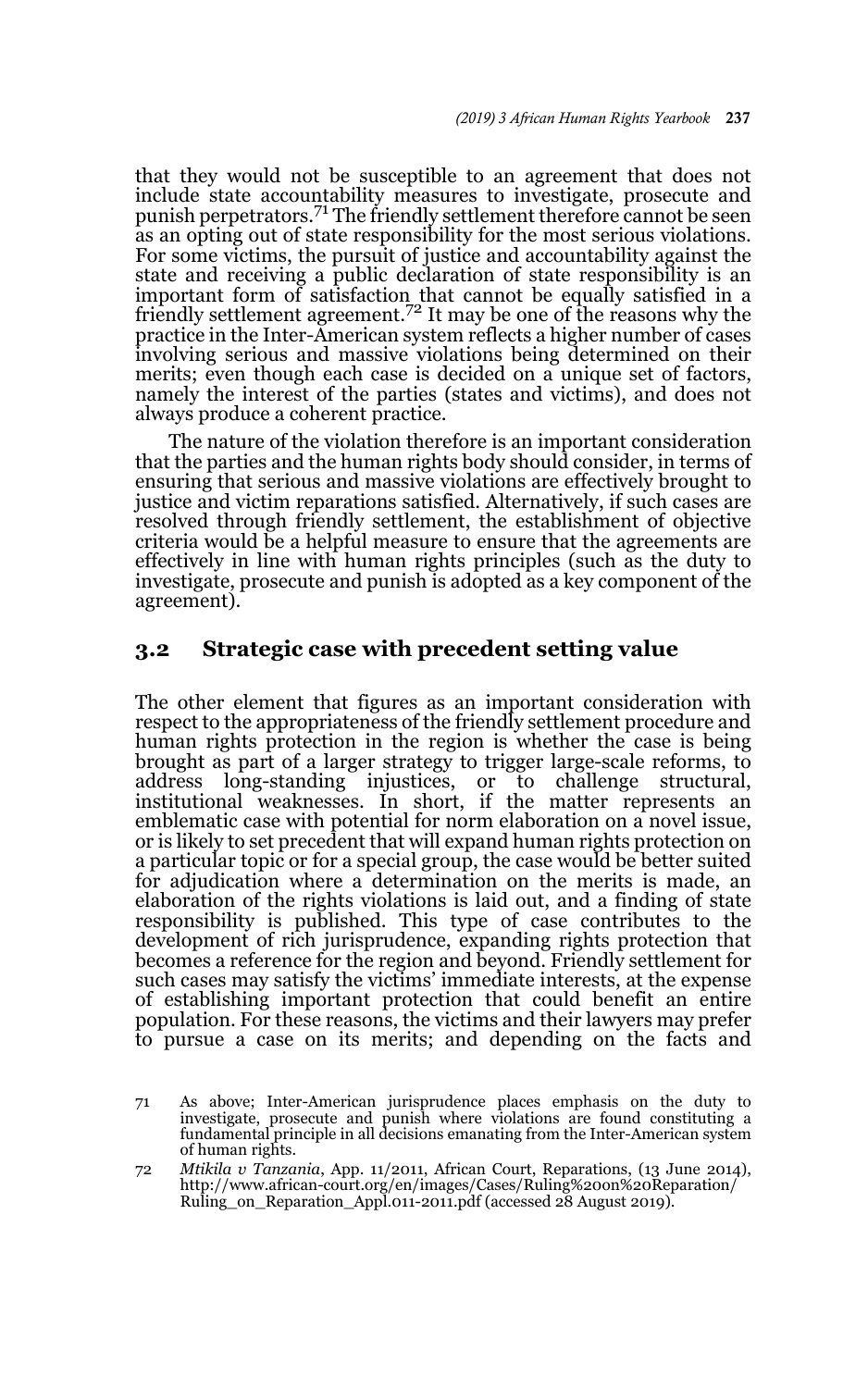circumstances of the case, the Commission may also decide that the matter *may not be susceptible to be settled through this forum*. In terms of furthering human rights protection in the region, a friendly settlement may not be most conducive to achieve this goal and should be carefully considered before opting for this procedure.

Similarly, where rich jurisprudence exists on an established matter, a friendly settlement is well suited to be applied given that the parties would have sufficient information on what the outcome would likely be, and this in turn can propel them to enter into friendly settlement to quickly dispense with the case and allow them to focus on delivering an adequate and prompt remedy, rather than getting tied up in lengthy adjudication of the matter.

## **3.3 The need for objective criteria (guidelines) for friendly settlements**

A closer look at the practice in the Inter-American and African systems confirms that there are no clear or objective criteria governing friendly settlements. At present, the parties have considerable freedom to decide if and when they want to enter into a settlement agreement. They are free to discuss and agree to the terms, impose timeframes for implementation and any other relevant matters. The two main criteria set out in the Inter-American and African systems are the element of voluntariness or consent by the parties, and the requirement that the agreement be in line with human rights principles. Given the complexity of human rights matters coming before the regional systems, where many cases involve multiple violations and numerous victims; and given the potential for such cases to have a long-lasting and broad impact on advancing human rights protection in the region, the elaboration of a framework for friendly settlements can provide critical and practical guidance for the parties with respect to negotiating and agreeing to terms that are indeed grounded in human rights principles.

The framework would benefit from setting out basic, fundamental principles that would be used to govern such agreements. These may include principles of justice, fairness, equity, non-discrimination and the fundamental right to a remedy. Friendly settlements are capable of providing comprehensive reparations and this too should be elaborated for the parties so as to provide them with sufficient information about the key components of a friendly settlement and to ensure their right to remedy is adequately satisfied through this procedure. Further, the principle of *victim-centredness* is important to emphasise so as to ensure that the agreement is informed by victims' interests for justice and a remedy. Importantly, victim participation and consultation foster empowerment and the restoration of their dignity through the process. Further, the element of accountability and transparency should feature in the criteria; these guard against the strategic use of the agreements by states to circumvent their obligations to investigate, prosecute and punish perpetrators, or maintain decisions hidden from the public eye. The endorsement by the oversight body should be premised on these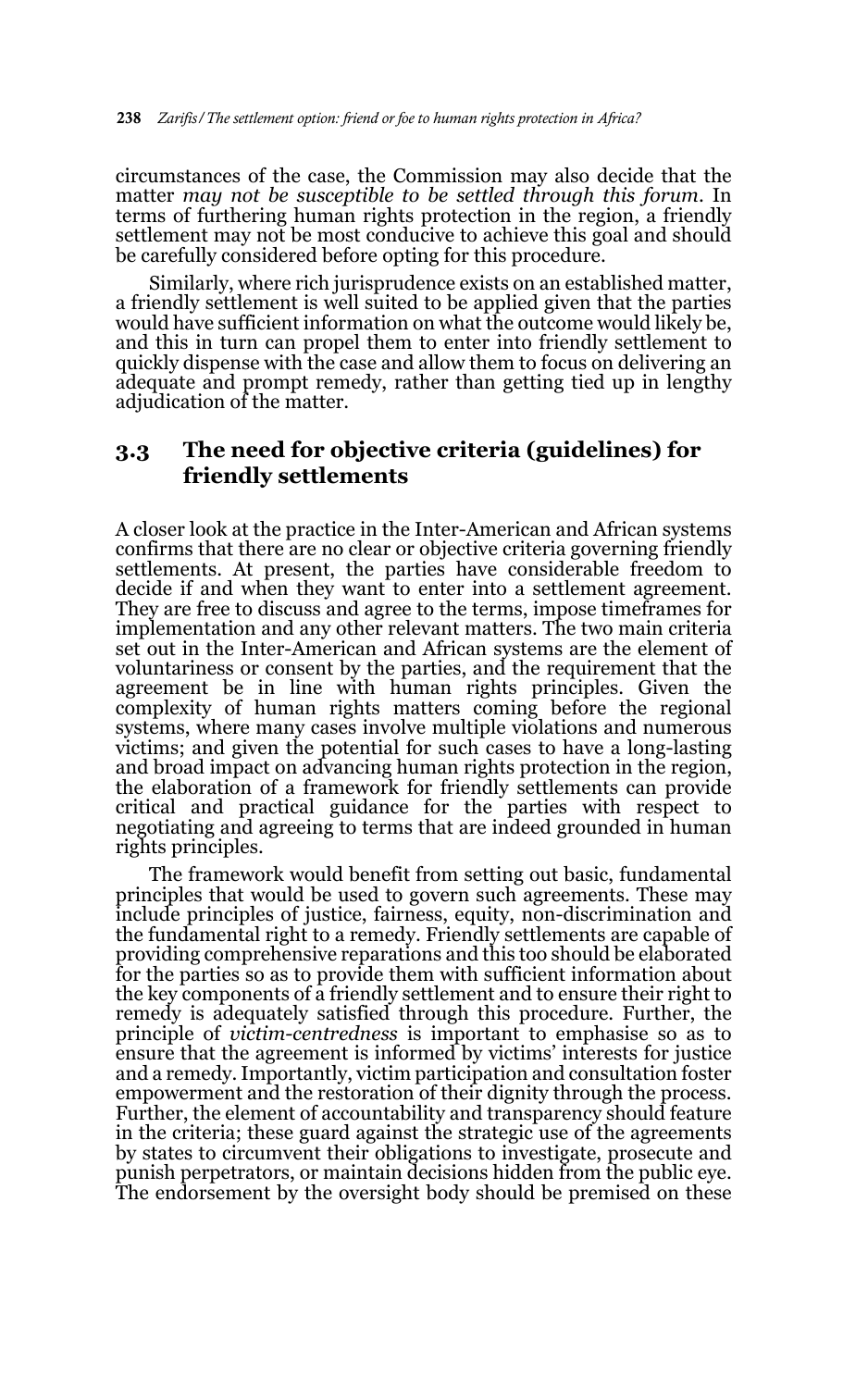principles and guidelines and if the agreements do not meet the minimum criteria set out in the framework, the human rights institution would have an objective basis upon which it can set aside the agreement and decide to pursue the matter on its merits.

Other elements that can feature within the guidelines are the factors mentioned above, the nature of the violation and the value of the case for setting precedent, generating structural or legal reforms, or expanding protection of human rights through norm elaboration (strategic value of the case). While these need not be requirements, they can be elaborated on for the benefit of the parties to fully consider the facts of their case and the implications of a friendly settlement on human rights protection at the individual and societal level. Other aspects that the guidelines may touch on are procedural issues including the timelines for, and methods of implementation of the agreements. Parties may be encouraged to discuss and mutually agree on reasonable timelines for implementation of the agreement. Depending on the circumstances of each case and agreement, there will be aspects (public apology) that may be subject to immediate implementation, while other aspects (law reform) that may require a longer period. Setting mutually agreed upon timelines facilitates the monitoring of implementation of agreements. If implementation is excessively delayed, the parties would have the option to review the terms or consider termination, and opt to pursue the matter through the normal course of adjudication.

Also, the method of implementation may also be discussed and determined mutually between the parties. There are some cases where this may be more relevant such as with cases that affect entire communities and call for collective measures.73 It is equally important that the measures employed are culturally relevant and conducive to local communities' traditions, customs and social welfare.<sup>74</sup>

Another aspect that can benefit from further clarification and a standard operating procedure is the element of review and approval by the relevant human rights oversight body. While the criteria provide an objective basis for evaluation, it would be helpful to establish a procedure for the endorsement and whether it will be guided by one or a panel of appointed Commissioners/Judges for the task. The process of monitoring and reporting on the implementation of the agreement is equally important to set out clearly. The guidelines should establish that the agreements are made available to the public and that regular reports be provided by the parties to ensure implementation is on course. These are good practices, of which the African Children's Rights Committee is already putting into place with the monitoring of the *Malawi Children's Rights* case.

<sup>73</sup> *Center for Minority Rights Development (Kenya) and Minority Rights Group International on behalf of Enderois Welfare Council v Kenya* 276/2003 ACHPR (4 February 2010) https://www.refworld.org/cases,ACHPR,4b8275a12.html (accessed 28 August 2019); The case involves mass eviction of an entire indigenous community.

<sup>74</sup> *Center for Minority Rights* (n 73).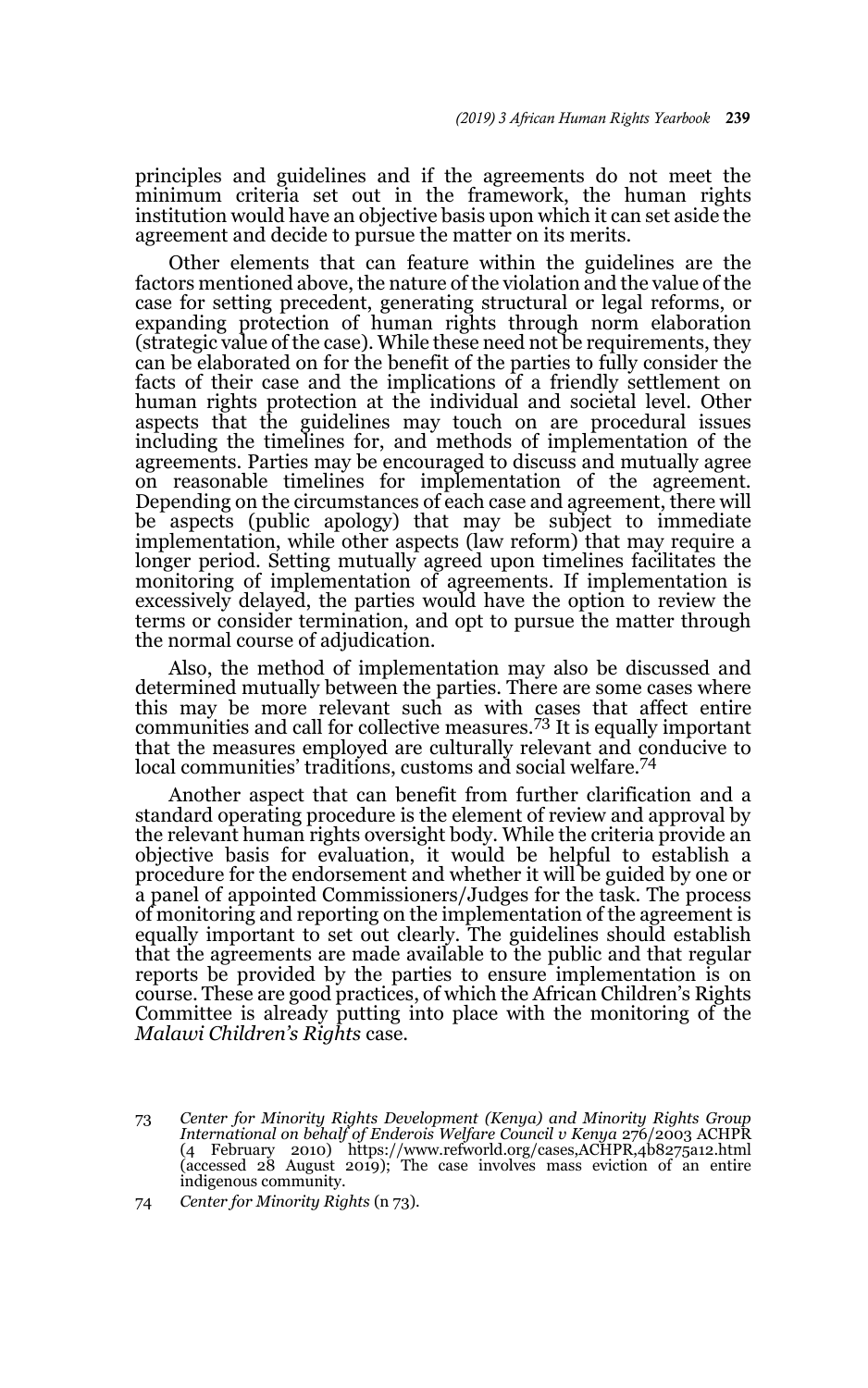In terms of the African human rights system, beyond the need for a specialised framework on friendly settlements, there may be need to clarify the practice with respect to complaints by individuals. According to the African Charter, the language suggests that friendly settlement is an option only available to states not individuals meanwhile Rule 109 of the Commission's 2010 Rules of Procedure suggest that amicable settlement is applicable to all communications. In practice, friendly settlements have been applied to individual communications, but clarification of this practice grounded in the African Charter or its interpretation would be important for the increased use of this mechanism without subjecting the Commission to legal challenges by state parties.

Finally, once guidelines are adopted, the friendly settlement mechanism can be widely promoted as a measure capable of delivering on victims', applicants', and states' interests in resolving the matter amicably before a finding of state responsibility is issued. This can be done by integrating the measure in the individual complaint mechanism. Second, greater awareness of the mechanism among state and the public is necessary. To date, it is presumed that the AU member states are not fully aware of this mechanism and how it can be employed to their benefit. The fact that this mechanism can shield states from public naming and shaming is an incentive that is likely to incentivise them to seeking a resolution before a finding of state responsibility is made public. Moreover, by voluntarily engaging in a friendly settlement, this contributes to improving the public image of the state by showing good faith in resolving the matter and meeting victim demands. Therefore, where the human rights regime has so far been largely premised on naming and shaming of states, sometimes with little tangible outcomes, the friendly settlement mechanism presents a different spin, a more positive and constructive approach to addressing human rights violations and more effectively delivering reparations to victims. States should be brought on board to learn about the benefits of the mechanism and to thereby enhance protection of human rights in the region, both at the individual and broader, societal level.

## **4 CONCLUSION**

We have seen from the analysis above that friendly settlements can have both positive and negative elements and effects on human rights protection in the region. In the Inter-American system it has proven to deliver results particularly in the areas of effectiveness, deliver results particularly in the areas of effectiveness, comprehensiveness, compliance and even victim's agency and empowerment through their effective participation in the agreements. Specifically, it may represent a win-win situation for all parties by avoiding the naming and shaming of states; by generating a resolution and delivery of reparations to the victims; and finally, by reducing the backlog of cases that can otherwise compromise the integrity of the human rights protection system by failing to deliver decisions in a timely manner.